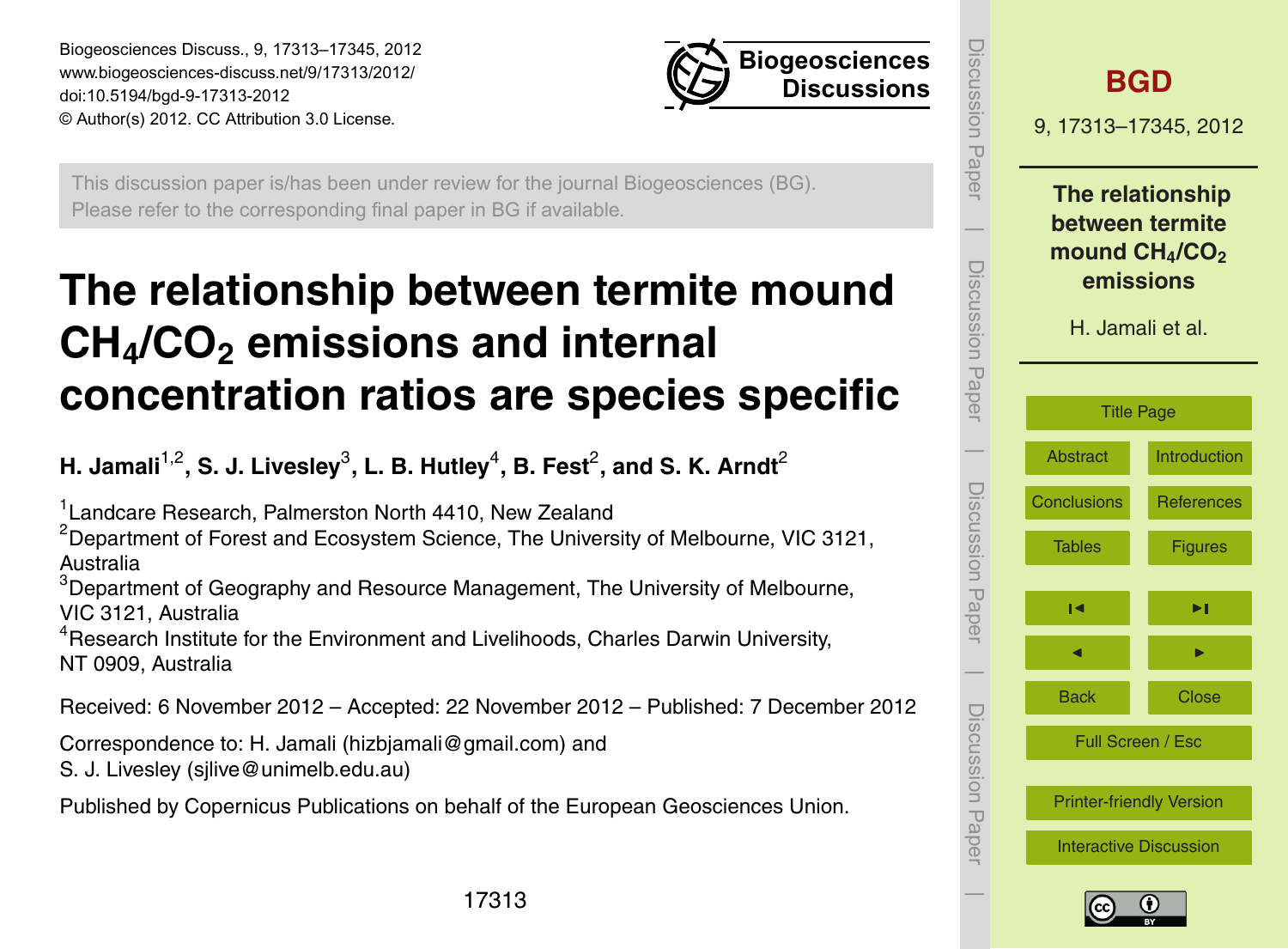#### <span id="page-1-0"></span>**Abstract**

- 1. We investigated the relative importance of  $CH<sub>4</sub>$  and  $CO<sub>2</sub>$  fluxes from soil and termite mounds at four different sites in the tropical savannas of Northern Australia near Darwin and assessed different methods to indirectly predict  $\mathsf{CH}_4$  fluxes  $55$  based on CO<sub>2</sub> fluxes and internal gas concentrations.
- 2. The annual flux from termite mounds and surrounding soil was dominated by  $CO<sub>2</sub>$ with large variations among sites. On a CO<sub>2</sub>-e basis, annual CH<sub>4</sub> flux estimates from termite mounds were 5- to 46-fold smaller than the concurrent annual  $CO<sub>2</sub>$ flux estimates. Differences between annual soil CO<sub>2</sub> and soil CH<sub>4</sub> (CO<sub>2</sub>-e) fluxes  $10$  were even greater, soil CO<sub>2</sub> fluxes being almost three orders of magnitude greater than soil CH $_4$  (CO $_2$ -e) fluxes at site.
	- 3. There were significant relationships between mound  $CH<sub>4</sub>$  flux and mound  $CO<sub>2</sub>$ flux, enabling the prediction of  $CH<sub>4</sub>$  flux from measured CO<sub>2</sub> flux, however, these relationships were clearly termite species specific.
- <sup>15</sup> 4. We also observed significant relationships between mound flux and gas concentration inside mound, for both CH<sub>4</sub> and CO<sub>2</sub>, and for all termite species, thereby enabling the prediction of flux from measured mound internal gas concentration. However, these relationships were also termite species specific. Using the relationship between mound internal gas concentration and flux from one species to <sup>20</sup> predict mound fluxes from other termite species (as has been done in past) would result in errors of more than 5-fold for  $\textsf{CH}_4$  and 3-fold for  $\textsf{CO}_2.$
- 5. This study highlights that  $CO<sub>2</sub>$  fluxes from termite mounds are generally more than one order of magnitude greater than CH $_4$  fluxes. There are species-specific relationships between  $\textsf{CH}_4$  and  $\textsf{CO}_2$  fluxes from a mound, and between the inside <sup>25</sup> mound concentration of a gas and the mound flux emission of the same gas, but these relationships vary greatly among termite species. Consequently, there is no



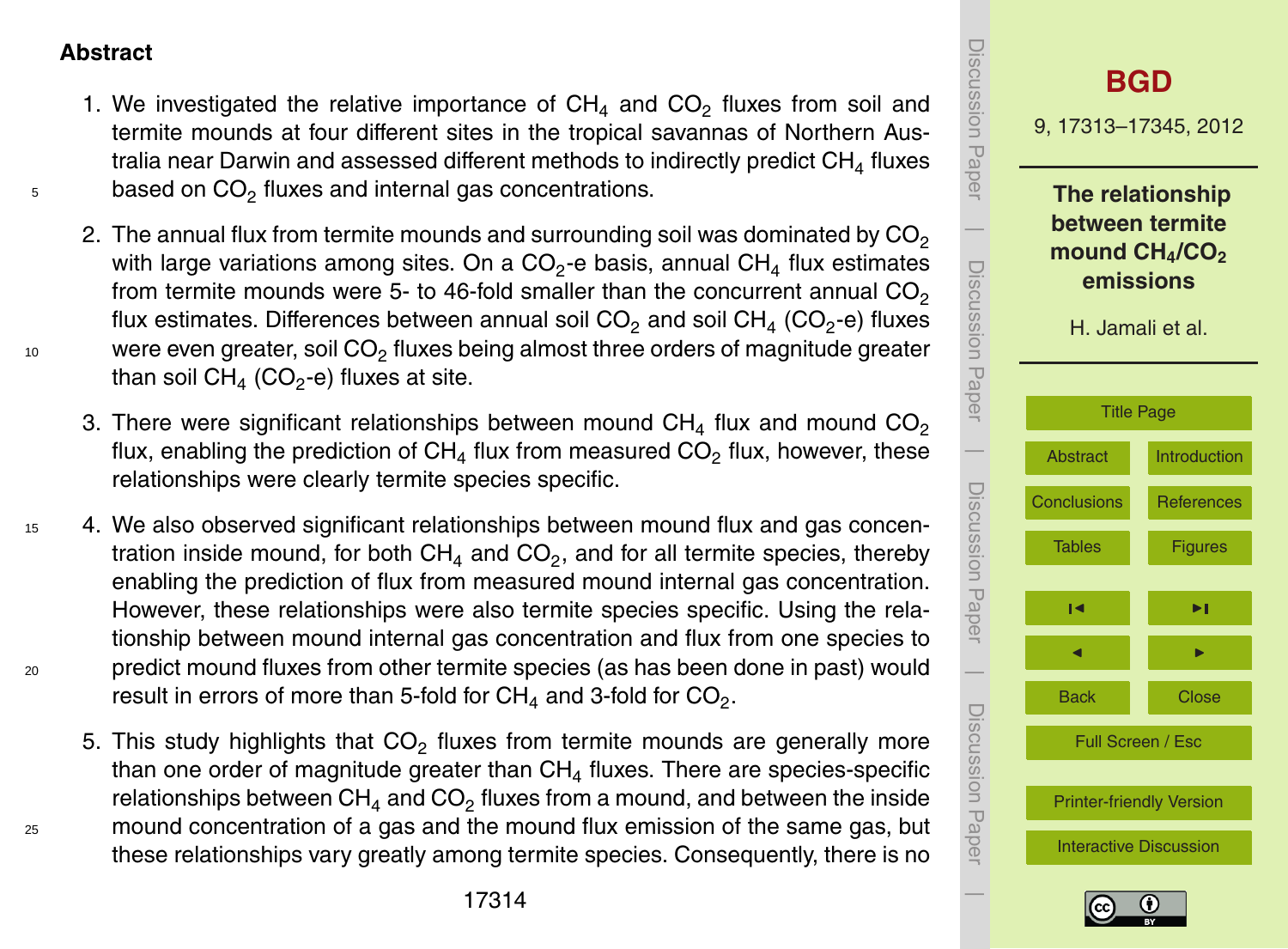<span id="page-2-0"></span>generic relationship that will allow for the prediction of  $CH<sub>4</sub>$  fluxes from termite mounds of all species.

# **1 Introduction**

- Savannas cover 20 % of global land surface and produce almost 30 % of global net <sup>5</sup> primary production (Hutley and Setterfield, 2008; Grace et al., 2006), thus playing an important role in the global carbon cycle. An important component of the carbon and greenhouse gas balance of savanna ecosystems is the exchange of the greenhouse gas methane (CH $_{\rm 4}$ ). Methane exchange in tropical savannas is dominated by fire emissions (Russell-Smith et al., 2009), with soil-derived fluxes being of smaller magnitude.
- 10 Soil-derived CH<sub>4</sub> fluxes are the net product of soil CH<sub>4</sub> oxidation (Livesley et al., 2011) by methanotrophic bacteria under aerobic soil conditions and soil  $CH<sub>4</sub>$  production by methanogenic bacteria under anaerobic soil conditions and from termite gut bacteria (Jamali et al., 2011c). Within the savanna landscape, seasonally inundated soils or ephemeral wetlands are likely to be a significant source of  $CH<sub>4</sub>$  emission into the at-
- <sup>15</sup> mosphere, although the magnitude of this emission is unknown for North Australian savannas. Many of these processes are poorly quantified, both spatially and temporally, which lead to large uncertainties regarding the regional to global scale methane budget of savannas (Brümmer et al., 2009).

Termites play a critical role in nutrient cycling in savannas, particularly Australian <sup>20</sup> savannas, which often lack dominant grazing and browsing mega-fauna, but these termites can also be a significant source of greenhouse gas emissions. Emissions of  $CH<sub>4</sub>$ from termites are usually highlighted more than emissions of CO $_2$  (Bignell et al., 1997; Fraser et al., 1986; MacDonald et al., 1998; Sanderson, 1996; Jamali et al., 2011a–c) because of their significant contribution to the  $CH<sub>4</sub>$  balance of savanna ecosystems as  $25$  compared to their negligible contribution to savanna  $CO<sub>2</sub>$  balance. However, the general assumption that CH $_4$  is the largest emitted greenhouse gas from termites may not be realistic. For example, in an African savanna, mound  $CH<sub>4</sub>$  emissions measured



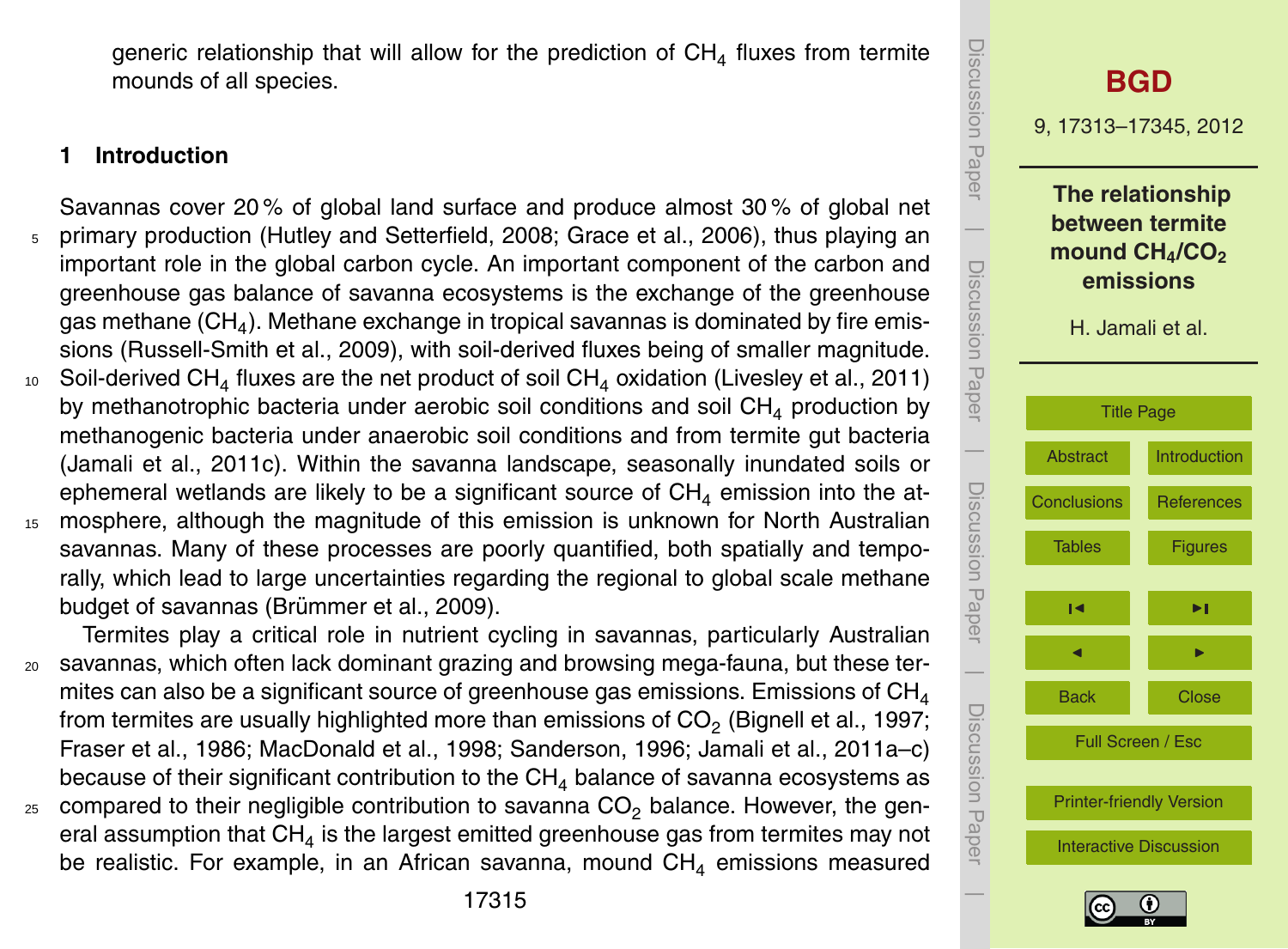from one termite species contributed 8.8% to the total (soil + mounds)  $CH<sub>4</sub>$  emissions of that landscape, whereas termite  $CO<sub>2</sub>$  emissions contributed 0.4% to the total (soil + mounds)  $CO<sub>2</sub>$  emissions (Brümmer et al., 2009). However, in carbon dioxide equivalents (CO<sub>2</sub>-e), termite mound emissions of CH<sub>4</sub> (~ 7 kg CO<sub>2</sub>-e ha<sup>-1</sup> yr<sup>-1</sup>) were

 $_{\rm 5}$   $\,$  an order of magnitude smaller than termite emissions of CO $_{\rm 2}$  ( $\sim$  73 kg CO $_{\rm 2}$ -e ha $^{-1}$  yr $^{-1})$ (Brümmer et al., 2009). Therefore, it is important to investigate and highlight the relative contribution of  $CH<sub>4</sub>$  and  $CO<sub>2</sub>$  emissions to net greenhouse gas emissions from termites and the savanna landscape.

There is a general consensus that termite mounds are a large point source of  $CH<sub>4</sub>$  $10$  and CO<sub>2</sub> when compared to adjacent soils (Jamali et al., 2011a; Brümmer et al., 2009; Seiler et al., 1984; Khalil et al., 1990; MacDonald et al., 1998), but their contribution at plot to site and regional scales is highly uncertain because of variable mound density and species differences. There are limited studies that have investigated CH<sub>4</sub> fluxes from termites in the field, particularly in the tropics, due to the challenges associated

<sup>15</sup> with making such measurements, which rely on specialised chamber installations often in remote locations. An indirect method for estimating  $CH<sub>4</sub>$  fluxes from intact termite mounds could be based on the relationship between mound  $CO<sub>2</sub>$  flux and mound CH<sub>4</sub> flux. Fluxes of CO<sub>2</sub> can be measured more cheaply and relatively easily using an Infrared Gas Analyser (IRGA), whereas,  $\textsf{CH}_4$  fluxes are most often measured through <sup>20</sup> conventional syringe gas sampling and concentration analysis through gas chromatog-

raphy back in a laboratory.

In a laboratory experiment, Jamali et al. (2011b) demonstrated that  $CH<sub>4</sub>$  and  $CO<sub>2</sub>$ emissions from a termite species, *M. nervosus*, were a strong function of termite biomass. Therefore, we hypothesize a good correlation between  $CH<sub>4</sub>$  and  $CO<sub>2</sub>$  emis-<sup>25</sup> sions from termites and termite mounds, which will make it possible to use "easierto-measure" CO<sub>2</sub> fluxes for predicting mound  $CH<sub>4</sub>$  fluxes. Another indirect method for estimating mound CH<sub>4</sub> flux could be based on the relationship between mound CH<sub>4</sub> flux and  $CH<sub>4</sub>$  concentration inside that mound (Khalil et al., 1990). If valid, the advantage of this method is that it takes into account the proportion of  $CH<sub>4</sub>$  produced inside

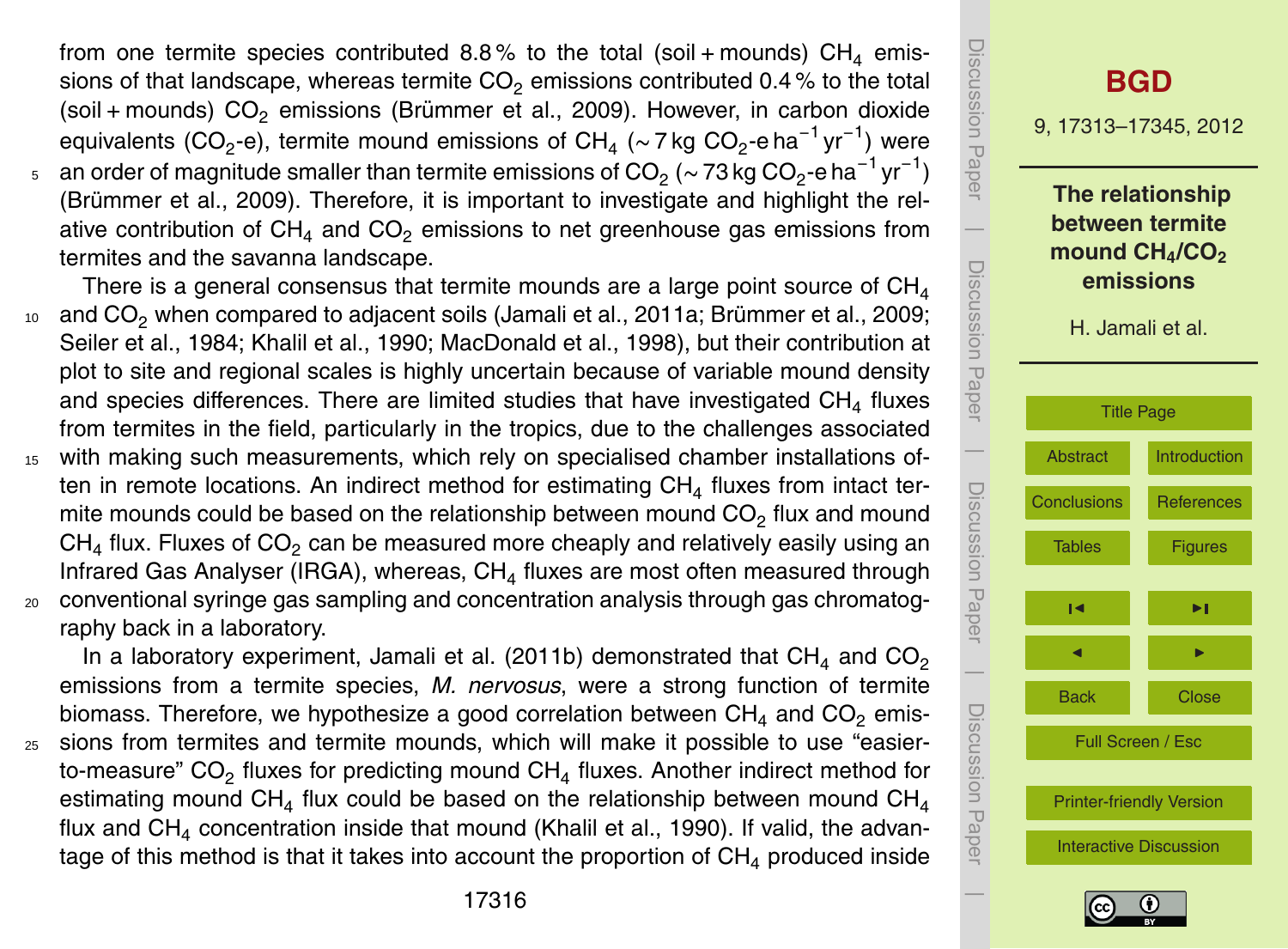a mound by termites that is not emitted to the atmosphere due to both the gas diffusion barrier imposed by mound wall and  $CH<sub>4</sub>$  oxidation by methanotrophs in mound wall material (Sugimoto et al., 1998). However, it is not clear if the relationship between mound  $CH<sub>4</sub>$  flux and  $CH<sub>4</sub>$  concentration inside a mound is consistent among different species, <sup>5</sup> as assumed by Khalil et al. (1990). The same approach may also be used to predict

- mound CO<sub>2</sub> fluxes. Additionally, given the possible correlation between mound  $CH<sub>4</sub>$ flux and mound  $CO<sub>2</sub>$  flux, we also hypothesize a correlation between mound  $CH<sub>4</sub>$  flux and CO<sub>2</sub> concentration inside mounds which should enable the prediction of mound  $CH<sub>4</sub>$  flux by only measuring  $CO<sub>2</sub>$  concentration inside a mound.
- <sup>10</sup> Objectives of this study were:
	- 1. To study the relative importance of  $CH<sub>4</sub>$  and  $CO<sub>2</sub>$  emissions from termite mounds at four savanna sites with variable mound density and termite species distribution.
	- 2. To study the relative importance of  $CH<sub>4</sub>$  and  $CO<sub>2</sub>$  fluxes from soils at four savanna sites.
- 15 3. To investigate the relationship between mound  $CO<sub>2</sub>$  flux and mound  $CH<sub>4</sub>$  flux.
	- 4. To investigate the relationship between inside-mound concentration of  $CH<sub>4</sub>$  and  $CO<sub>2</sub>$  and their respective mound fluxes.
	- 5. To investigate the relationship between inside-mound  $CO_2$  concentration and mound  $CH<sub>4</sub>$  fluxes.
- <sup>20</sup> **2 Materials and methods**
	- **2.1 Site characteristics**

This study was conducted at  $50 \times 50$  m plots, one each in four savanna locations near Darwin in the Northern Territory, Australia:



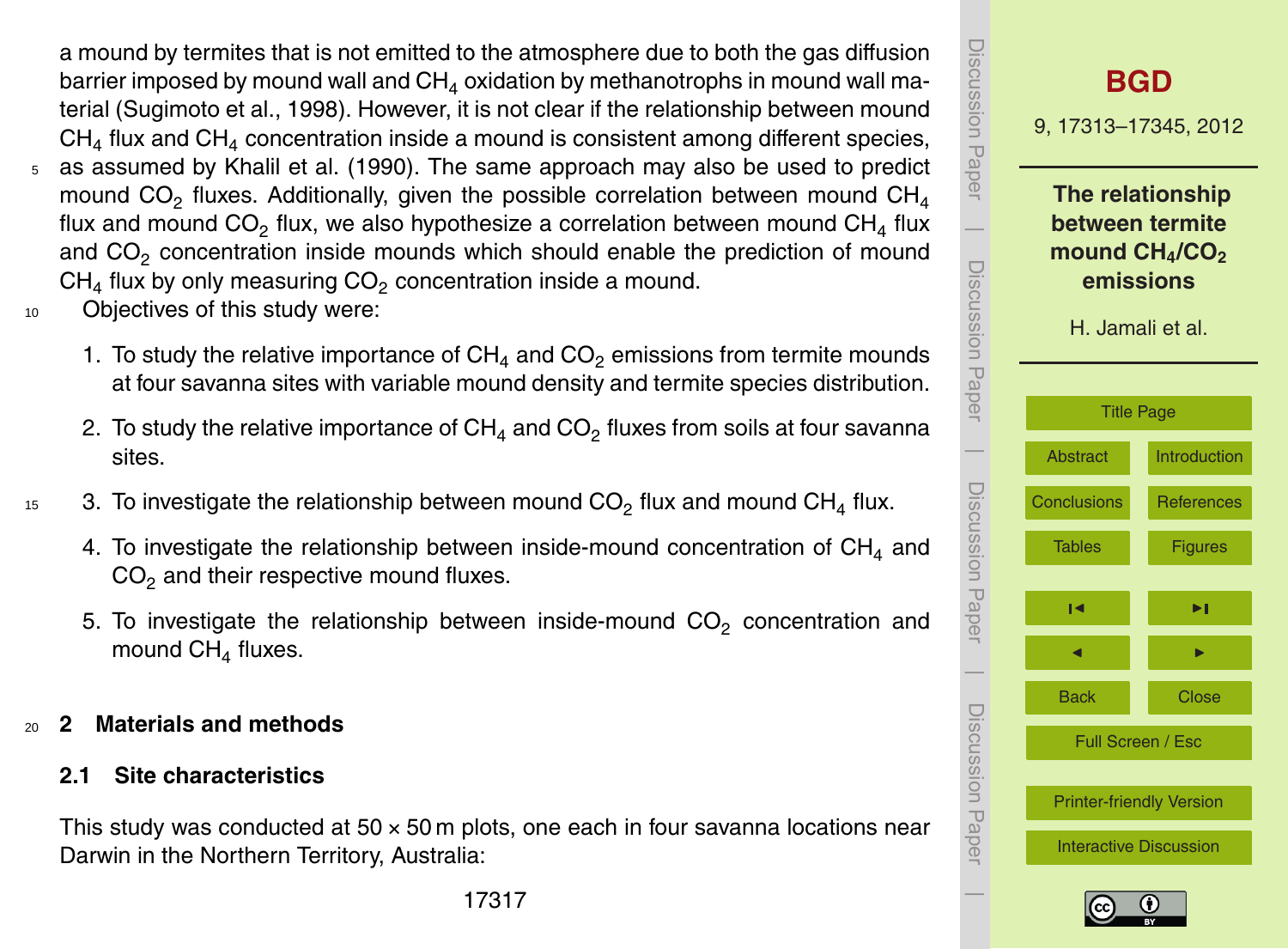Site 1 was located at CSIRO's Tropical Ecosystems Research Centre (TERC) on the outskirts of Darwin city and is dominated by *Eucalyptus miniata* Cunn. Ex Schauter and *E. tetrodonta* F. Muell. trees over an understorey of annual/perennial C4 grasses with a thick litter layer. TERC, with a tree basal area of 16.8  $\text{m}^2$  ha $^{-1}$  (Table 1), has been <sup>5</sup> protected from fires for *>* 20 yr (R. Eager, personal communication, 2009). Total termite

- mound basal area at this site was 18.4  $\text{m}^2$  ha $^{-1}$ , with 21 % of this basal area contributed from *M. nervosus* mounds and the remainder from nine other termite species (Table 2). Five mounds of *M. nervosus* were selected for repeat measurement of  $CO<sub>2</sub>$  and  $CH<sub>4</sub>$ fluxes and associated environmental drivers over a complete wet-dry seasonal cycle.
- <sup>10</sup> Mound walls of *M. nervosus* are soft, with an internal honeycomb-like structure and with an average mound size of 0.01  $\textsf{m}^{3}.$

Site 2 was established at Charles Darwin National Park (CDNP), located ∼ 5.5 km east of Darwin city with the same dominate vegetation as TERC and has not been burnt for over 10 yr (Paul, personal communication, 2009). Tree basal area was 10.9 m<sup>2</sup> ha<sup>-1</sup> <sup>15</sup> at CDNP site (Table 1), typical for this savanna type (O'Grady et al., 2000).

At this site mounds of *Tumulitermes pastinator* contributed 11 % and mounds of *M. nervosus* contributed 10% to the total mound basal area of 8.5m<sup>2</sup> ha<sup>-1</sup>. The remaining mound basal area was made up from eight other termite species (Table 2). Five mounds of *T. pastinator* were selected for repeated measurements. Mounds of <sup>20</sup> *T. pastinator* have a very hard outer wall with internal honeycomb-like structure sur-

rounding a large central gallery. Average mound size of *T. pastinator* was 0.02 m<sup>3</sup>. Site 3 was located 21 km south-east of Darwin at Howard Springs (HS-savanna) and was also a savanna open-forest similar to Sites 1 and 2, but with a smaller tree basal area of 4.2 m<sup>2</sup> ha<sup>-1</sup> and negligible litter (Table 1). This site was burnt almost every year

in early dry season (May). Total termite mound basal area at this site was 18.1 m<sup>2</sup> ha<sup>-1</sup> 25 more than 50 % of which was covered by the mounds of *Tumulitermes hastilis* (Table 2). The remaining mounds were of *M. nervosus* and other species, which could not be identified (Table 2). Fluxes were repeat-measured from five mounds of *T. hastilis* at this



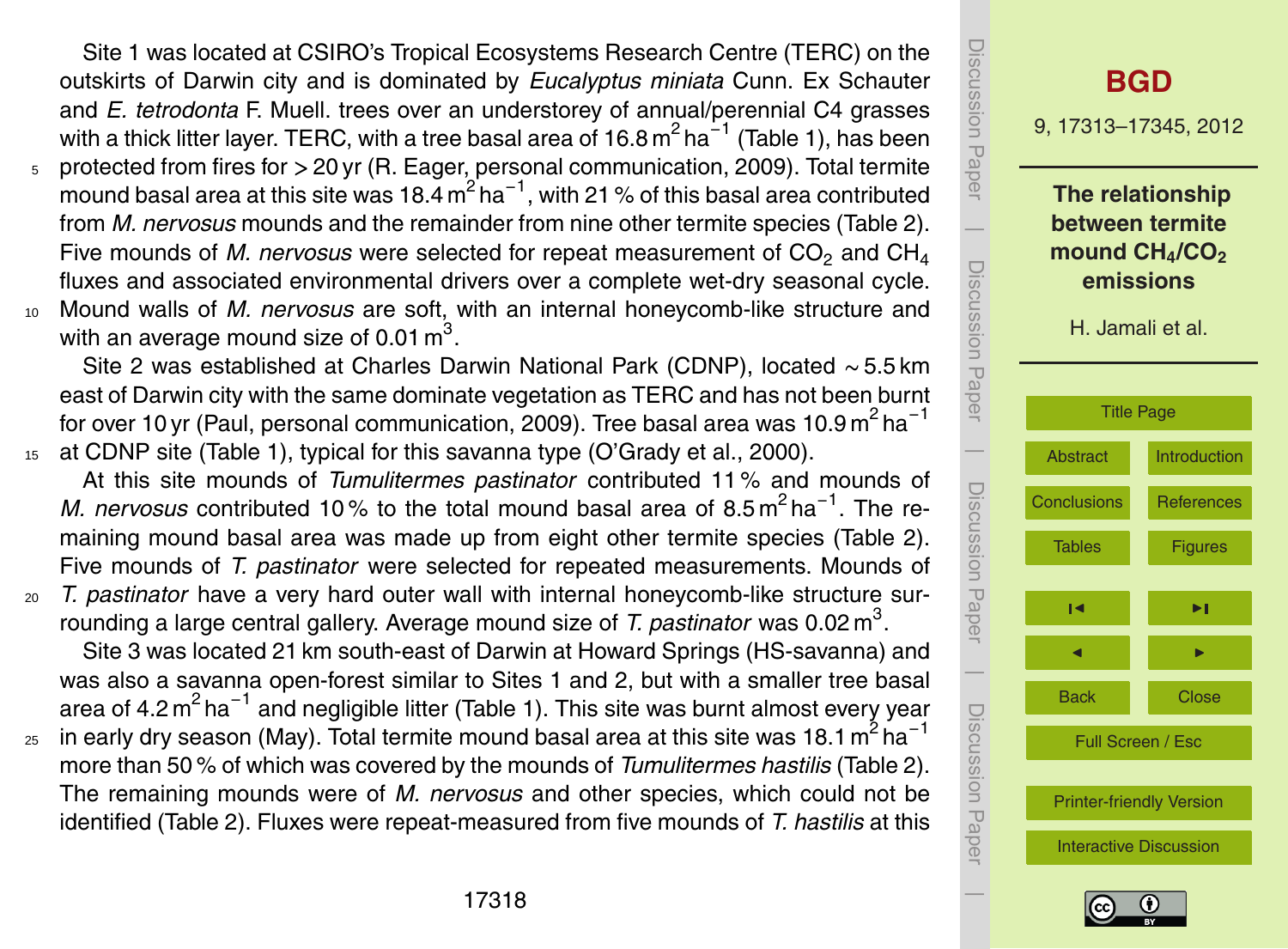site. Mound wall of *T. hastilis* was softest of all with honey comb-like mound structure. Average mound size for *T. hastilis* at this site was 0.01  $m^3$ .

Site 4 was an ephemeral wetland (HS-wetland) with low trees basal area of 1.5 m<sup>2</sup> ha<sup>-1</sup> comprising mainly of *Eucalyptus polysciada* (Table 1). This site was lo-<sup>5</sup> cated 30 km south-east of Darwin in the Howard River catchment. This site was inundated during the wet season between December and April. The C4 grass understorey is burnt approximately 2 in every 3 yr. All termite mounds at this site were of *Amiter*mes meridionalis covering a total mound basal area of 6.2 m<sup>2</sup> ha<sup>-1</sup> (Table 2). Always occurring in seasonally flooded depressions, mounds of *A. meridionalis* are uniquely <sup>10</sup> constructed with a sail like mound aligned on a north-south magnetic axis for temperature regulation inside mound and are often more than two meters in height (Anderson et al., 2005). Fluxes were measured from seven mounds of *A. meridionalis* at this site.

Mound wall was softer for the smaller mounds and harder for the larger, older mounds with an average mound volume for this species of 0.12  $m^3$  at this site.

# <sup>15</sup> **2.2 CH<sup>4</sup> and CO<sup>2</sup> flux measurements from mounds and soil**

Methane and  $CO<sub>2</sub>$  fluxes were measured from termite mounds and soil using manual chambers in situ, every four to six weeks between February and November 2009, which covers the wet and dry seasons and the transition months between these seasons. Chamber bases were permanently fixed around selected mounds throughout the mea-<sup>20</sup> surement campaign and were connected to chamber tops of the same circumference. Flux of  $CH<sub>4</sub>$  and  $CO<sub>2</sub>$  was measured in a closed dynamic set up (non-steady state) by connecting each chamber in turn to a fast greenhouse gas analyzer (Los Gatos Research, Mountain View, CA, USA) using an inlet and outlet gas line with Swagelok push-fittings, as described by Jamali et al. (2011b).



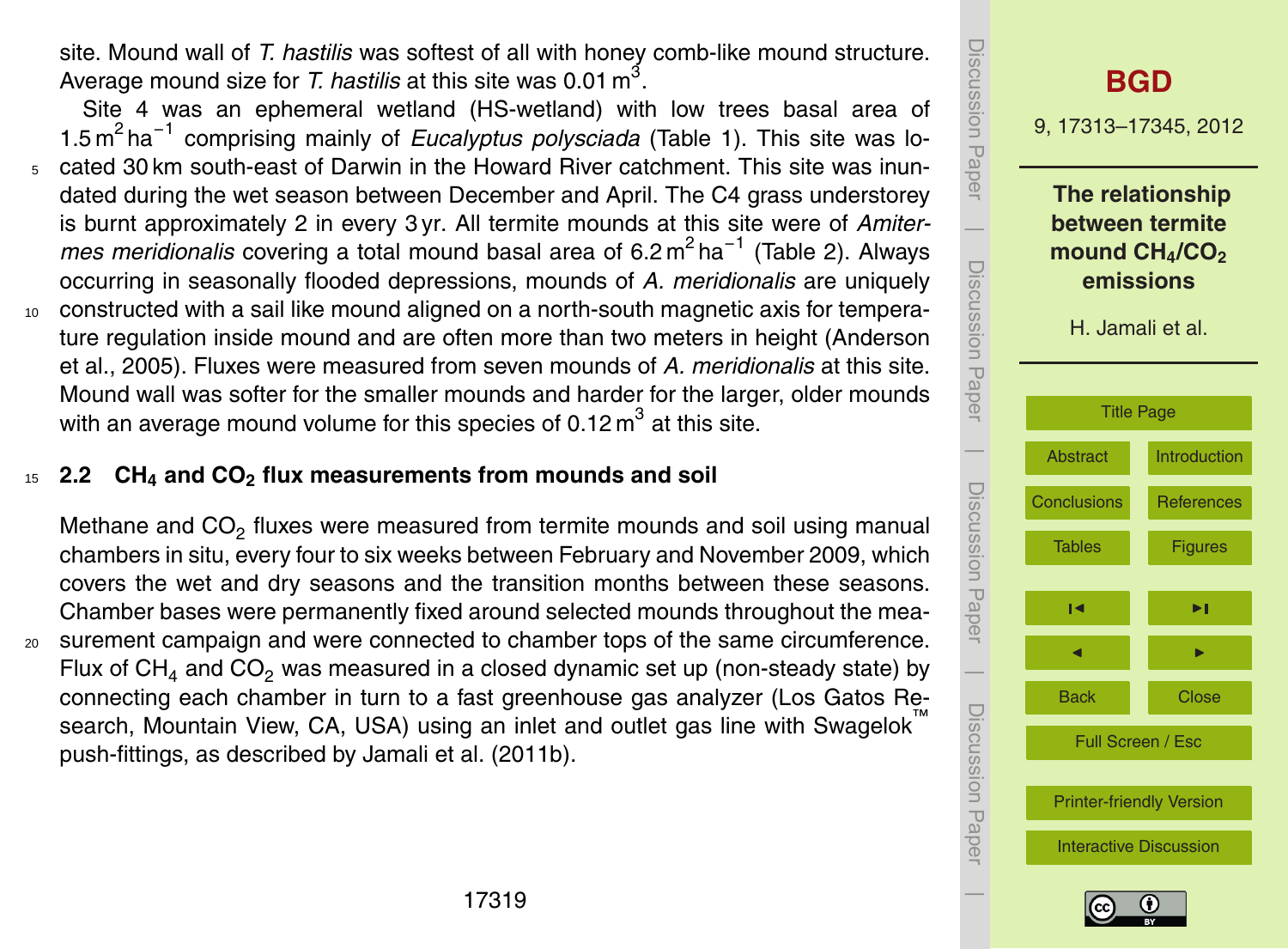## **2.3 Internal mound CH<sup>4</sup> and CO<sup>2</sup> concentration**

The internal mound  $CH<sub>4</sub>$  and  $CO<sub>2</sub>$  concentrations were measured once each in the wet and the dry seasons from the same mounds of four termite species that were also repeat-measured for fluxes of CH<sub>4</sub> and CO<sub>2</sub>. Nylon tubes were permanently installed

<sup>5</sup> 5 cm into the mound wall at a mid-level height of the mound with the outer end of the tube connected to a two-way stopcock, which was opened only at the time of gas sample collection. Gas samples of 20 ml were collected from inside the mounds by connecting a syringe to the stopcock immediately after measuring mound fluxes. These gas samples were injected into the FGGA to analyse for the concentrations of  $CH<sub>4</sub>$  and 10  $CO<sub>2</sub>$ .

#### **2.4 Environmental variables**

Mound temperature was measured immediately after flux measurements by inserting a hand held Cole-Palmer® stainless steel temperature probe 6 cm into the mound at a mid-level height of the mound. Soil temperature was measured at a 3 cm soil depth.

<sup>15</sup> Soil water content was measured gravimetrically by collecting soil cores from the top 6 cm and oven dried at 105 °C. Monthly rainfall and air temperature data for the year 2009 was obtained from the Darwin Airport meteorological station of the Bureau of Meteorology, Australia. Water table data for the HS-wetland site was obtained from the Northern Territory Government.

#### <sup>20</sup> **2.5 Data analysis**

Data were checked for normal distribution of residuals via visual inspection of residual histograms, fitted-value plots and half normal plots. Single factor and multiple linear regression procedures were used to examine relationships of  $CH<sub>4</sub>$  and  $CO<sub>2</sub>$  flux from termite mounds with mound temperature and soil water content. This was repeated for  $_{\rm z5}$  fluxes of CH<sub>4</sub> and CO<sub>2</sub> from soil with soil temperature and soil water content. Simple



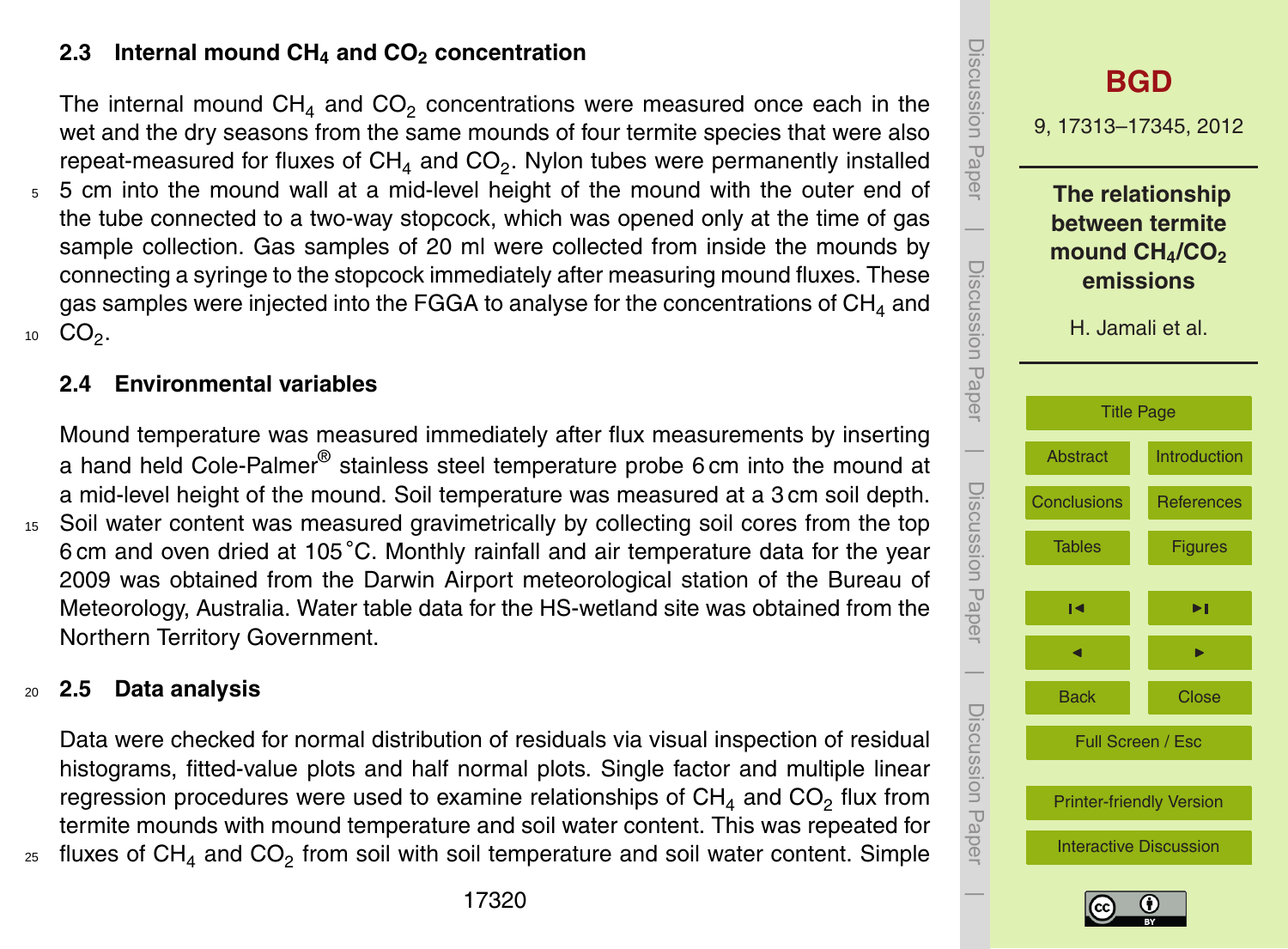linear regressions were used to analyse the relationship of mound  $CH<sub>4</sub>$  flux with mound  $CO<sub>2</sub>$  flux separately for each of the four termite species. Additionally, Mann–Whitney U test was used to analyse the significance of differences in slopes of the regression lines between mound  $CH<sub>4</sub>$  flux and mound  $CO<sub>2</sub>$  flux for individual mounds between differ-<sup>5</sup> ent termite species. Simple linear regressions were used to analyse the relationship between the gas (CH<sub>4</sub> and CO<sub>2</sub>) concentration inside mound and mound flux of the respective gases measured for the same mound. Simple linear regression was used to analyse the relationship between mound  $CH_4$  flux and  $CO_2$  concentration inside

#### mound.

# <sup>10</sup> **2.6 Annual CH<sup>4</sup> and CO<sup>2</sup> flux calculation**

Annual flux was calculated for each termite species based on field measurements of  $\textsf{CH}_4$  and  $\textsf{CO}_2$  from mounds, thus accounting for seasonal variations in flux. For months with a direct flux measurement, the mean daily flux (m $^{-2}$ d $^{-1}$ ) was estimated from measured flux (m<sup>-2</sup>h<sup>-1</sup>) scaled up to a 24 h day. For months without direct flux measure-<sup>15</sup> ment, the mean daily flux for that month was estimated as being the average of the nearest "measured" month preceding and nearest "measured" month antecedent. Annual flux of CH<sub>4</sub> and CO<sub>2</sub> (kg CO<sub>2</sub>-e ha<sup>-1</sup> yr<sup>-1</sup>) from termite mounds was scaled up to a site (landscape) level using total mound basal areas (m<sup>2</sup> ha<sup>-1</sup>) from circumference measurements of each mound at ground level within each  $50 \times 50$  m site. Termite <sup>20</sup> soldiers were then collected from each mound and the termite species identified at CSIRO laboratories in Darwin. For mounds built by termite species for which flux had not been measured, the average flux from the four measured species was used.

Annual soil flux of CH<sub>4</sub> and CO<sub>2</sub> was calculated in kg CO<sub>2</sub>-e ha<sup>-1</sup> yr<sup>-1</sup> from the field measurements of soil flux as described for mounds. Total tree stem basal area  $(A_{\text{tree}})$ ;  $_{\rm z5}$   $\,$  m $^{2}$  ha $^{-1}$ ), was calculated from circumference measurements of all tree stems at 1.3 m





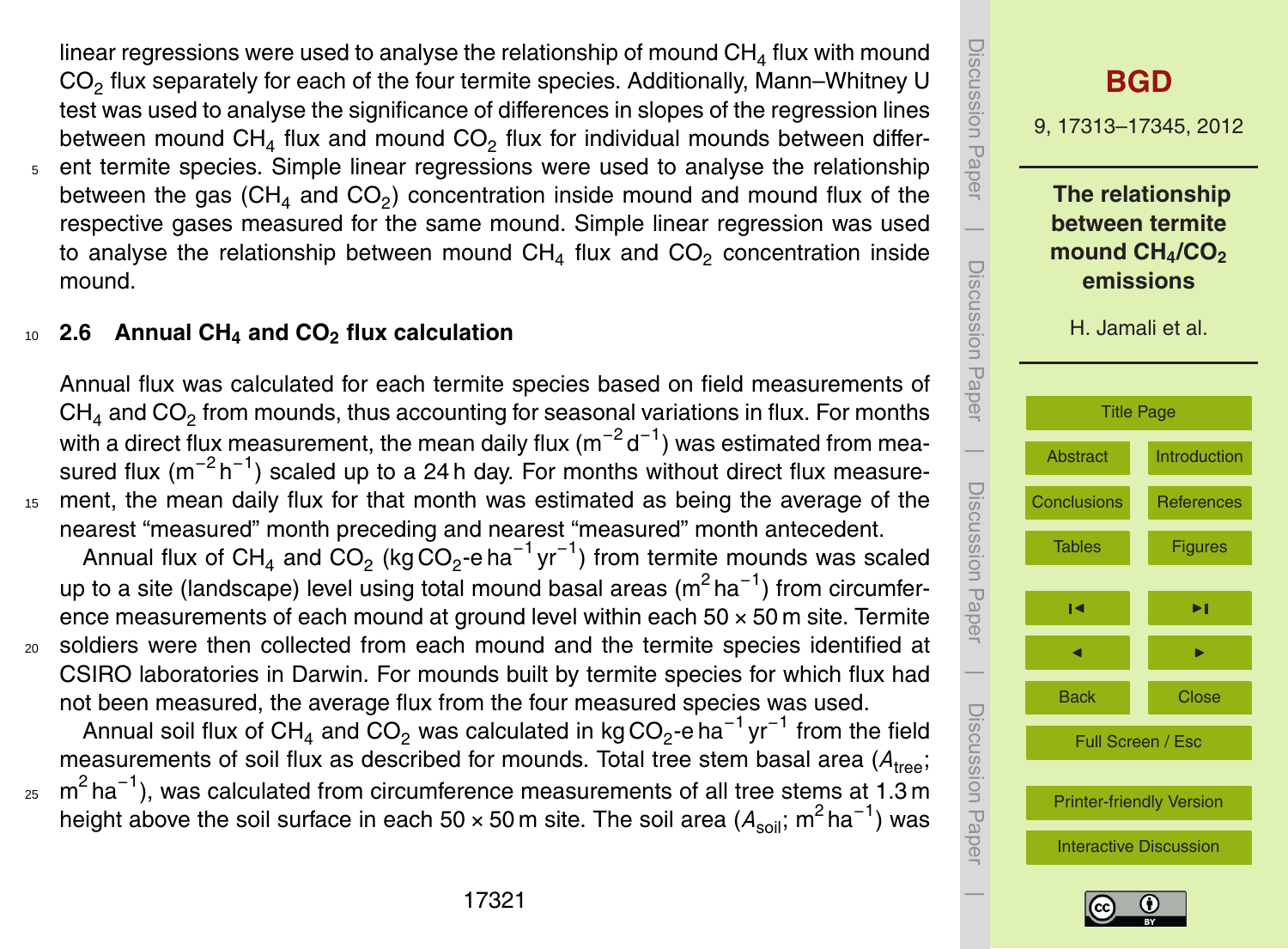calculated as:

$$
A_{\text{soil}} = A_{\text{site}} - (A_{\text{mound}} + A_{\text{tree}})
$$

where  $A_{\text{site}}$  is 50  $\times$  50 m and  $A_{\text{model}}$  is the total basal area of termite mounds.

#### **3 Results**

# <sup>5</sup> **3.1 Mound CH<sup>4</sup> flux**

Mound  $CH<sub>4</sub>$  fluxes were greater in the wet season when compared to the dry season for all species except *T. hastilis* which did not show an obvious seasonal pattern in flux (Fig. 1). Mean CH<sup>4</sup> flux was lowest from the mounds of *M. nervosus* ranging between 379±111 (dry season) and 1857±718µg CH<sub>4</sub>-Cm<sup>-2</sup>h<sup>-1</sup> (wet season), while fluxes <sup>10</sup> from the mounds of the other three species were almost three fold greater than *M. nervosus* (Fig. 1). There was a significant positive linear relationship between soil water content and the mound CH<sub>4</sub> fluxes of *M. nervosus* ( $p \leq$  0.05,  $R^2_{\sf Adj}$  = 0.60) and *A. meridionalis* ( $p \le 0.001$ ,  $R^2_{\text{Adj}}$  = 0.64) (Table 3). Methane flux of *T. pastinator* was also positively correlated with soil water content ( $\rho$   $\leq$  0.01,  $R_\mathrm{Adj}^2$  = 0.83) but a greater proportion of flux variability could be explained when both soil water content and mound temperature were included in the model ( $\rho \leq$  0.001;  $R^2_\mathrm{Adj}=$  0.98) (Table 3). Methane fluxes from *T. hastilis* did not show any significant relationships with soil water content or mound temperature (Table 3).

#### **3.2 Mound CO<sup>2</sup> flux**

20 Mound CO<sub>2</sub> fluxes of all species showed a distinct seasonal pattern with greater fluxes in the wet season as compared to the dry season (Fig. 1). Mean mound CO $_2$  flux was similar for *M. nervosus* and *T. pastinator*, ranging between 76 ± 2 (dry season) and 731 ± 237 mg  $CO_2$ -C m<sup>-2</sup> h<sup>-1</sup> (wet season) and was more than two fold greater than



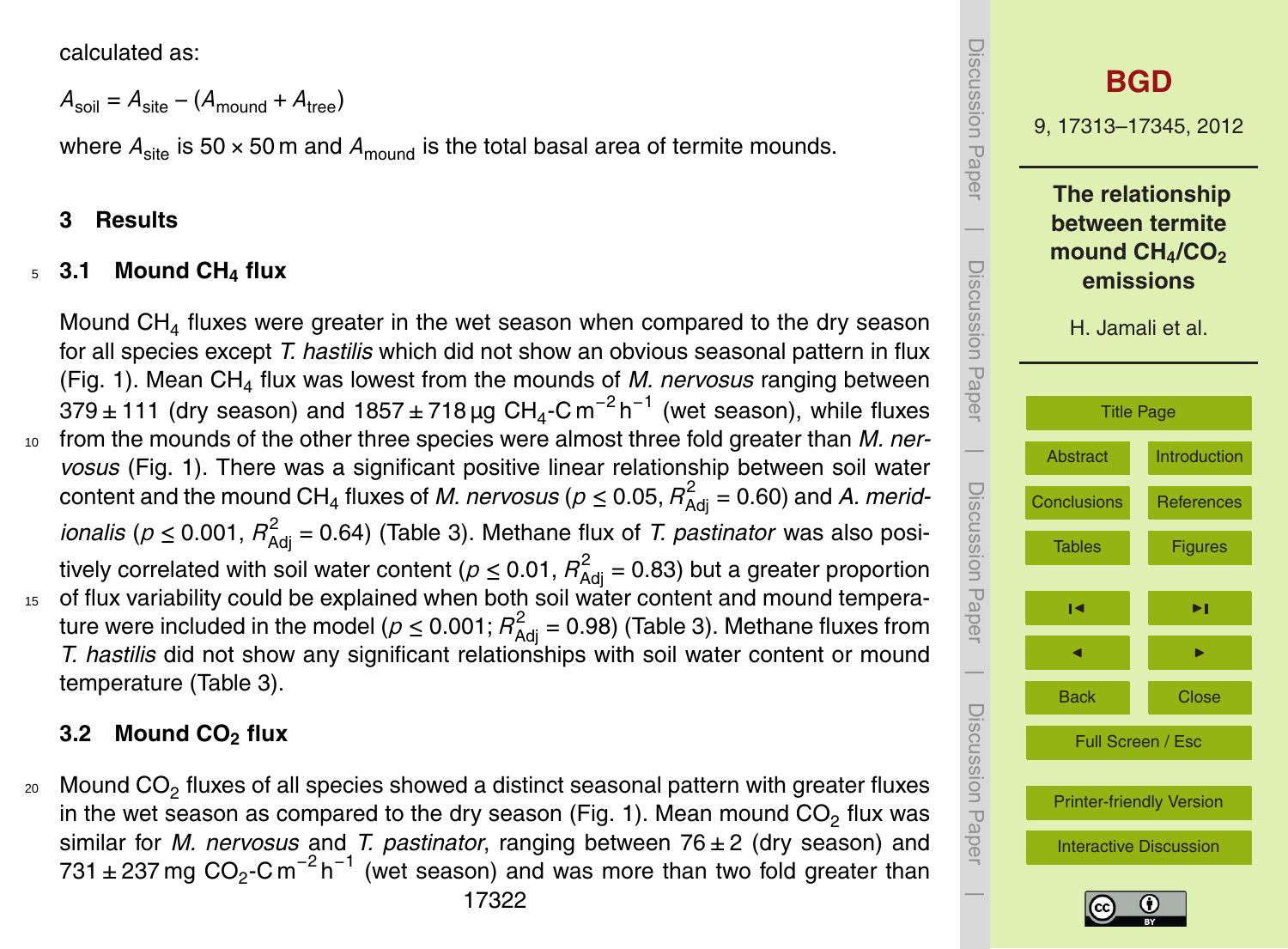that measured for *T. hastilis* and *A. meridionalis* (Fig. 1). Mound CO<sub>2</sub> flux of *M. nervosus* was significantly positively correlated to soil water content ( $p \le 0.05$ ;  $R^2_{\text{Adj}} = 0.61$ ) (Table 3). Mound CO<sub>2</sub> fluxes from *T. pastinator* showed a positive linear relationship with soil water content ( $\rho \leq$  0.05;  $R^2_{\text{Adj}}$  = 0.66) but a greater proportion of flux variability could be explained when both soil water content and mound temperature were included in the model ( $\rho \leq$  0.001;  $R^2_{\sf Adj}$  = 0.98) (Table 3). Mound CO<sub>2</sub> fluxes of *T. hastilis* and *A. meridionalis* did not show any significant relationships with mound temperature or soil moisture (Table 3).

# **3.3 Soil CH<sup>4</sup> flux**

- $10$  No distinct seasonal patterns were observed in soil CH<sub>4</sub> flux at TERC, CDNP and HSsavanna sites. At TERC and HS-savanna sites some individual chambers showed  $CH<sub>4</sub>$ emissions but the mean soil CH<sub>4</sub> flux ( $n$  = 5) was negative (i.e. soil CH<sub>4</sub> uptake) on all six measurement occasions (Fig. 2). The  $CH<sub>4</sub>$  flux at CDNP switched between uptake and emission in different seasons, ranging between +8.3 ± 18.2 and −11.7 ± 8.8 µg  $15$  CH<sub>4</sub>-C m<sup>-2</sup> h<sup>-1</sup> (Fig. 2). The relationship between soil CH<sub>4</sub> flux and soil water content and soil temperature was not significant at TERC, CDNP and HS-savanna sites (Table 4). At the HS-wetland site (ephemeral wetland) we observed a seasonal pattern with mean CH<sub>4</sub> fluxes (n = 5) being positive (i.e. soil CH<sub>4</sub> emissions) during the middle of the wet season, and negative (i.e. soil  $CH<sub>4</sub>$  uptake) in the drier months (Fig. 2d). 20 Mean CH<sub>4</sub> fluxes (*n* = 5) at this site ranged between −18.4 ± 4.4 and +82.1 ± 130.3 µg  $CH_4$ -Cm<sup>-2</sup>h<sup>-1</sup> in different months of measurement, with emissions occurring when the water table was within 5 m of the soil surface in the wet season (Fig. 2d). Standing water of up to 3 cm above ground was observed in two of the chambers in the wet season (February and April) at HS-wetland site. Soil CH<sub>4</sub> flux at HS-wetland site
- <sup>25</sup> showed a positive linear relationship with soil water content ( $p \le 0.001$ ;  $R^2_{\text{Adj}} = 0.40$ ), and the coefficient of determination was slightly greater when both soil water content



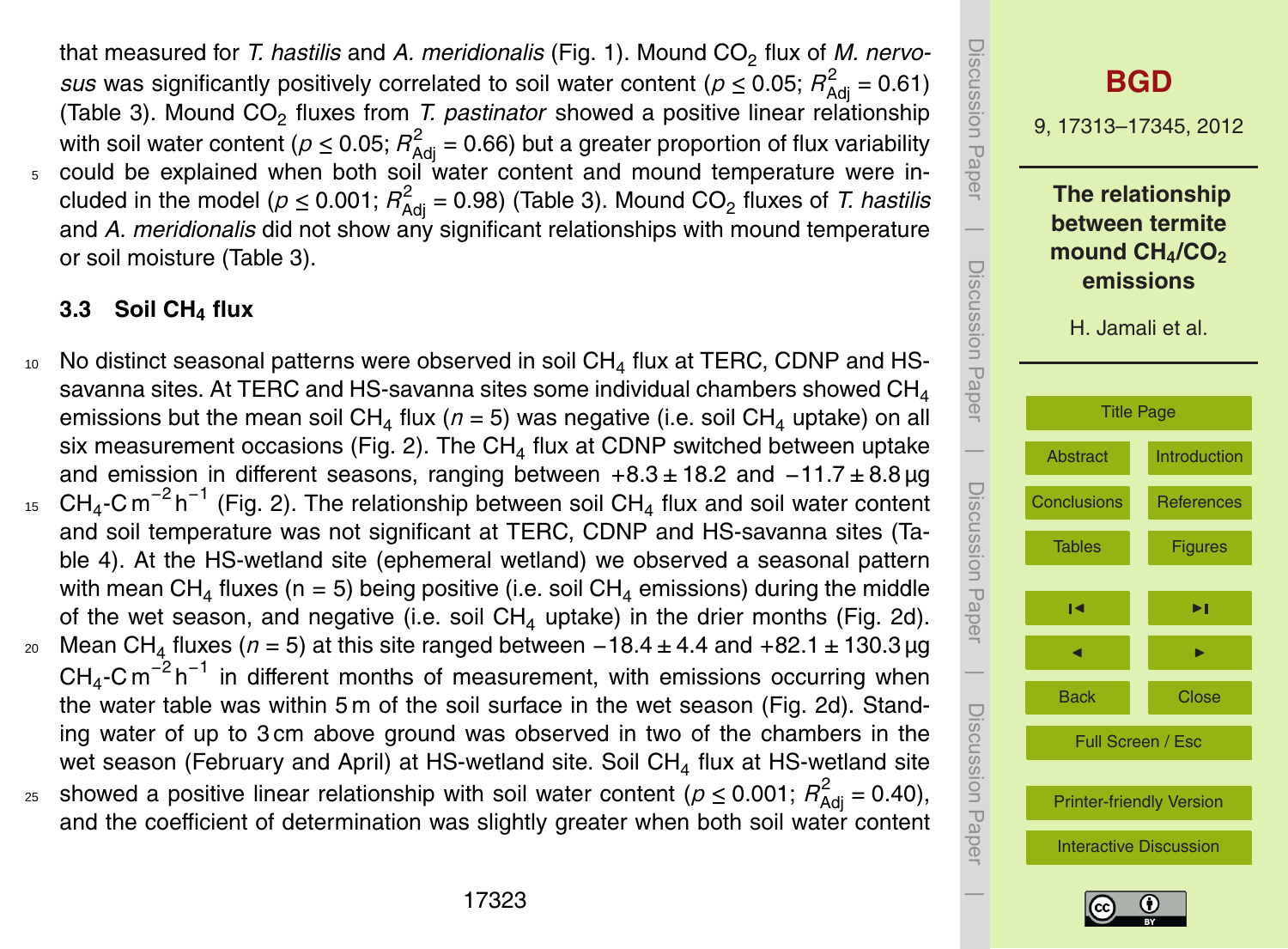and mound temperature were included in the regression model ( $\rho \leq$  0.001;  $R^2_{\sf Adj}$  = 0.44; Table 4).

# **3.4 Soil CO<sup>2</sup> flux**

Soil CO<sub>2</sub> flux showed a distinct seasonal pattern at TERC, CDNP and HS-savanna sites with greater fluxes measured in the wet season and smaller in the dry season, and a significant ( $p \le 0.01$ ) relationship with soil water content at all three sites (Fig. 2). Soil CO<sub>2</sub> flux at TERC was greatest and similar to that at CDNP, ranging between 45 ± 6 and 268 ± 20 mg CO<sub>2</sub>-C m<sup>-2</sup> h<sup>-1</sup>, and smallest at HS-wetland site ranging between 15±5 and 98±8 mg CO<sub>2</sub>-C m<sup>−2</sup> h<sup>−1</sup> (Fig. 3). Soil CO<sub>2</sub> flux showed positive lin-<sup>10</sup> ear relationship with soil water content in models including only soil water content, and

- in models including soil water content and soil temperature at TERC, CDNP and HSsavanna sites (Table 4). Seasonal flux pattern at HS-wetland differed from other sites as the greatest flux occurred during the early dry season and lowest in the wet season when the heavy clayey soils were saturated and the water table was within 5 m of
- $15$  the surface (Fig. 2d). Soil CO<sub>2</sub> flux at the HS-wetland site did not show any significant relationships with soil temperature and soil water content (Table 3).

# **3.5 Mound CH<sup>4</sup> and CO<sup>2</sup> flux relationship**

In general, mound fluxes of  $CH<sub>4</sub>$  showed similarly positive linear relationships with measured fluxes of CO<sub>2</sub> for all termite species (Fig. 3). The correlation between fluxes <sup>20</sup> of CH<sub>4</sub> and CO<sub>2</sub> from termite mounds was stronger for *M. nervosus* ( $R^2$  = 0.93;  $p \leq$ 0.001) and *T. pastinator* ( $R^2$  = 0.82;  $p \leq$  0.001) as compared to *T. hastilis* ( $R^2$  = 0.15;  $p \le 0.05$ ) and *A. meridionalis* ( $R^2$  = 0.24;  $p \le 0.001$ ) (Fig. 3). It is evident that the regression functions are similar for *T. pastinator*, *T. hastilis* and *A. meridionalis*, in that for every 1 mg of CO<sub>2</sub>-C emitted approximately 9 to 11 μg of CH<sub>4</sub>-C is emitted. For *M. ner-* $_{\rm z5-}$  *vosus* mounds,  $<$  3  $\rm \mu g$  of CH<sub>4</sub>-C is emitted for every 1 mg of CO<sub>2</sub>-C. Mann–Whitney U



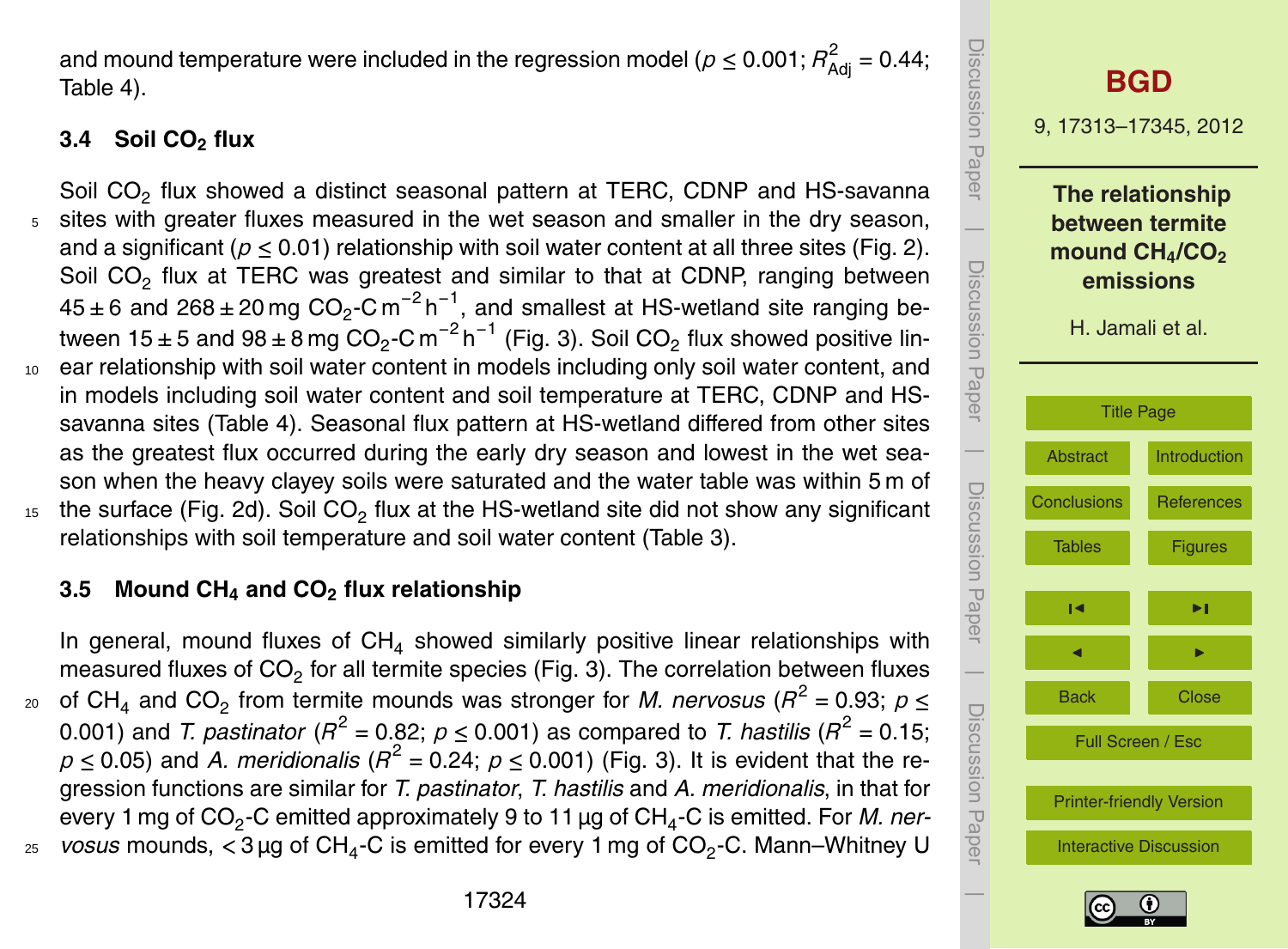tests confirmed that the regression function slope of *M. nervosus* mounds were significantly different ( $p < 0.01$ ) from that for the other three species (Fig. 3).

# **3.6 Internal mound gas concentration and fluxes**

There was a significant positive correlation between mound CH $_4$  flux and CH $_4$  concentration inside a mound for all four species (Fig. 4). Greater internal  $CH<sub>4</sub>$  concentrations resulted in greater CH<sup>4</sup> fluxes. This correlation was stronger for *M. nervosus*, *T. pastinator* and *A. meridionalis* species ( $R^2 > 0.8$ ) as compared to *T. hastilis* ( $R^2 = 0.58$ ) (Fig. 4). We also observed significant correlations between mound  $CO<sub>2</sub>$  flux and  $CO<sub>2</sub>$ concentration inside a mound for all species, again with stronger  $R^2$  of > 0.70 for <sup>10</sup> M. nervosus, T. pastinator and A. meridionalis and a weaker  $R^2$  of 0.54 for T. hastilis (Fig. 4). There was a significant correlation between mound  $CH<sub>4</sub>$  flux and  $CO<sub>2</sub>$  concentration inside a mound for each separate measured species, with  $R^2$  ranging between 0.58 (*A. meridionalis*) and 0.78 (*M. nervosus*) (Fig. 5).

# **3.7 Annual fluxes from termite mounds and soil**

15 Termite species with the greatest mound  $CH_4$  emissions were not the same as those termite species with greatest mound  $CO<sub>2</sub>$  emissions (Table 5). Annual CH<sub>4</sub> flux estimates on a per m<sup>2</sup> basis from the mounds of *M. nervosus* were 3-fold to 4-fold smaller than those from the other three termite species (Table 5). By contrast, the annual  $CO<sub>2</sub>$ flux estimates on a per m<sup>2</sup> basis from *M. nervosus* and *T. pastinator* were approxi-<sup>20</sup> mately two fold greater than those from *T. hastilis* and *A. meridionalis* (Table 5). Annual CH<sup>4</sup> flux estimates were between 5-fold (*T. hastilis*) and 46-fold (*M. nervosus*) smaller than the concurrent annual CO<sub>2</sub> flux estimates on a CO<sub>2</sub>-e basis.

Total mound basal area was 2-fold to 3-fold greater at TERC and HS-savanna sites as compared to CDNP and HS-wetland sites (Table 6). After accounting for mound  $25$  basal area at each site, annual CH<sub>4</sub> fluxes from the termite mounds were similar at TERC and HS-savanna sites, and almost 2-fold greater compared to the CDNP and

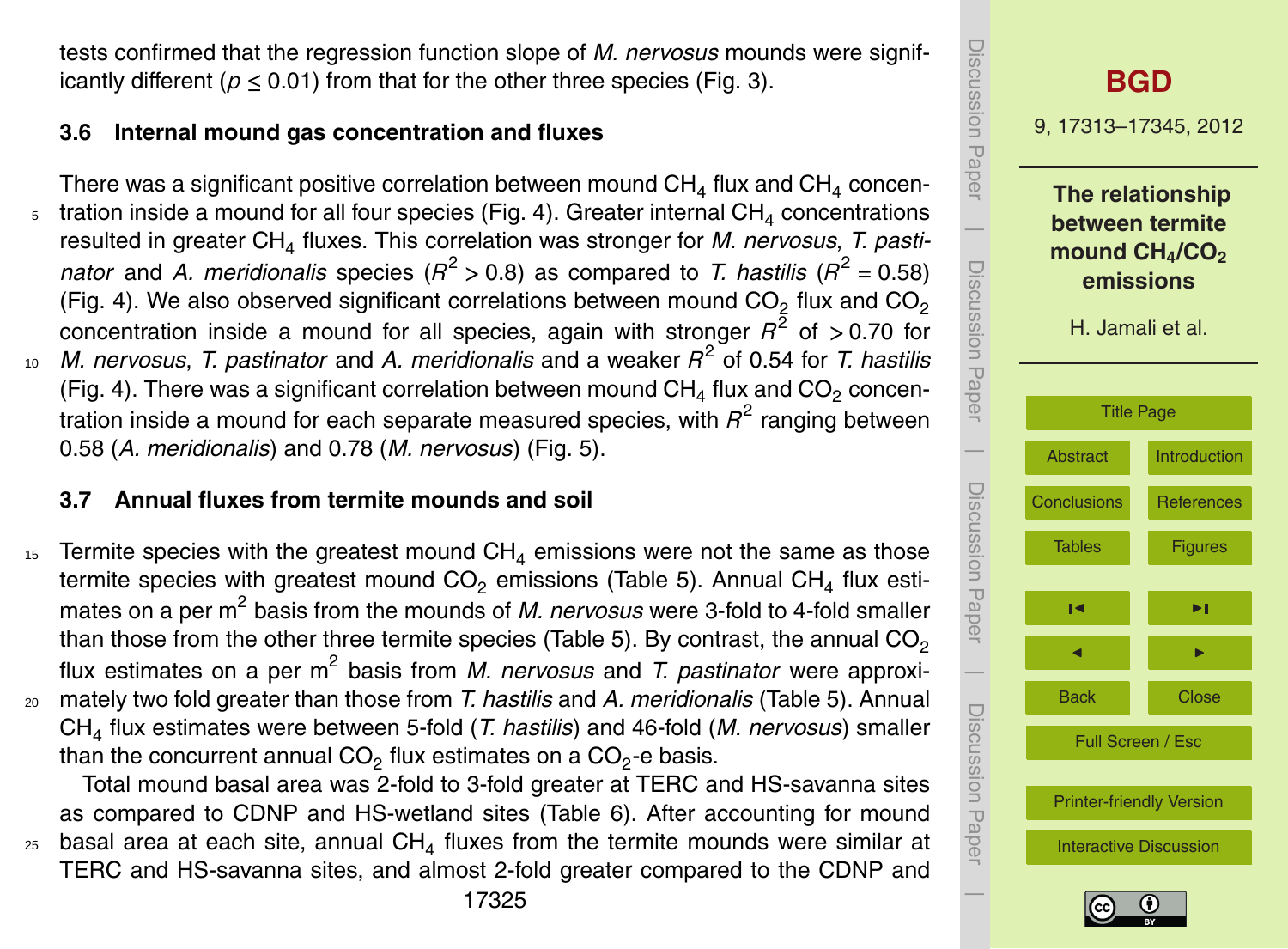HS-wetland sites (Table 6). Annual  $CO<sub>2</sub>$  fluxes from termite mounds were an order of magnitude greater than  $CH<sub>4</sub>$  flux at the same sites (Table 6). CDNP had the greatest annual flux of CO<sub>2</sub> from termite mounds (+166.6 kg CO<sub>2</sub>-e ha<sup>-1</sup> yr<sup>-1</sup>) even though it had very low annual  $CH_4$  flux from mounds. The HS-wetland site had the lowest annual  $_5$  fluxes of CO<sub>2</sub> from termite mounds and the lowest flux for CH<sub>4</sub> (Table 6).

Soil was a net CH<sub>4</sub> sink at TERC and HS-savanna and a net CH<sub>4</sub> source at CDNP and HS-wetland, with TERC being the greatest CH<sub>4</sub> sink at −73.0 kg CO<sub>2</sub>-e ha $^{-1}$ yr $^{-1}$ and HS-wetland the greatest CH<sub>4</sub> source at +18.8 kg CO<sub>2</sub>-e ha $^{-1}$  yr $^{-1}$  (Table 6). When expressed on a CO<sub>2</sub>-e basis, annual soil CO<sub>2</sub> fluxes were almost three orders of mag- $_{\rm 10}$   $\,$  nitude greater when compared to soil CH $_4$  fluxes at the same respective sites. Annual soil CO<sub>2</sub> fluxes at TERC and CDNP sites were 2- to 4-folds greater than those at HSsavanna and HS-wetland site (Table 6).

#### **4 Discussion**

## **4.1 CH<sup>4</sup> and CO<sup>2</sup> fluxes from termite mounds**

 $15$  At a hectare scale, annual fluxes (CO<sub>2</sub>-e) from termite mounds were dominated by  $CO<sub>2</sub>$  emissions and mound  $CH<sub>4</sub>$  emissions contributed only 4 to 11% to total mound GHG-emissions. The combined annual CO<sub>2</sub>-e emissions of CH<sub>4</sub> and CO<sub>2</sub> from termite mounds at TERC, CDNP and HS-savanna sites were greater than HS-wetland site which corresponds to the mound basal area (Table 1) and thus termite biomass at <sup>20</sup> these sites. Termite biomass may be related to vegetation biomass. A linear regression analysis showed a significant positive relationship between tree basal area and number of *M. nervosus* mounds at 12 plots (Fig. 6;  $R^2$  = 0.69;  $p \leq$  0.001) surveyed during this study, and an earlier study (Jamali et al., 2011c). We did not test this relationship for non-wood-feeding species. The smallest annual CO $_2$ -e emissions from termite <sup>25</sup> mounds were at HS-wetland site probably because the seasonally wet conditions only





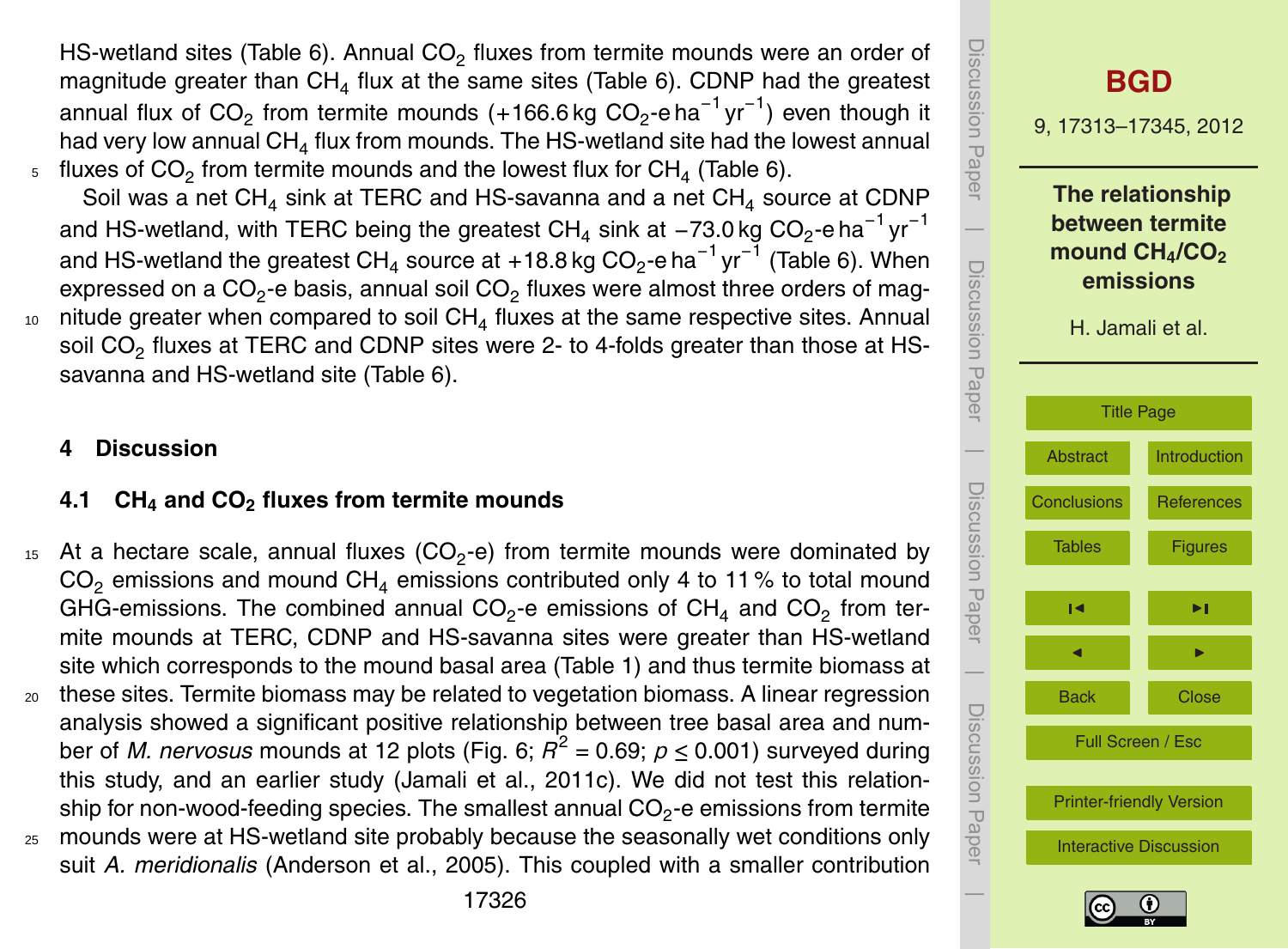from microbial respiration because of saturated soil conditions inhibiting microbial activity, litter accumulation and woody vegetation growth. At a hectare scale, the annual CO<sub>2</sub>-e emissions (CO<sub>2</sub> and CH<sub>4</sub>) from termite mounds at these four sites (51–174 kg CO<sub>2</sub>-e ha $^{-1}$  yr $^{-1}$ ) are comparable to the 80 kg CO<sub>2</sub>-e ha $^{-1}$  yr $^{-1}$  from the mounds of *Cu*bitermes fungifaber in the savannas of Burkina Faso, Africa (Brümmer et al., 2009).

The seasonal pattern in fluxes of CH<sub>4</sub> and CO<sub>2</sub> for all species, except *T. hastilis*, concur with previous findings (Holt, 1987; Brümmer et al., 2009; Jamali et al., 2011a) and is derived primarily from the seasonal population dynamics of termites that inhabit mounds (Jamali et al., 2011b). The aseasonal pattern observed in  $CH<sub>4</sub>$  fluxes from the <sup>10</sup> mounds of *T. hastilis* (Fig. 1c) suggests that population dynamics for this species may differ from that of other species.

## **4.2 CH<sup>4</sup> and CO<sup>2</sup> fluxes from soil**

Annual soil fluxes were dominated by  $CO<sub>2</sub>$  at all sites with soil  $CH<sub>4</sub>$  fluxes contributing ≤ 0.2 % to the combined soil flux of CH<sub>4</sub> and CO<sub>2</sub>. Soil CH<sub>4</sub> fluxes at TERC and HS- $15$  savanna resulted in a net CH<sub>4</sub> uptake, while fluxes at CDNP and HS-wetland sites produced net soil  $CH<sub>4</sub>$  emissions. Soil  $CH<sub>4</sub>$  emissions from HS-wetland site were not unexpected as this is an ephemeral wetland where anaerobic methanogenic activity in saturated soils often leads to wet season emissions (Brümmer et al., 2009). At CDNP, annual soil CH<sub>4</sub> flux was actually a net emission of +2.9 kg CO<sub>2</sub>-e ha<sup>-1</sup> yr<sup>-1</sup> because <sup>20</sup> individual chambers were a CH4 source indicating subterranean termite activity which shifted the annual CH $_4$  flux estimate to being a net emission (MacDonald et al., 1999). Such high spatial variability in soil CH<sub>4</sub> flux among sites suggests that scaling up to

regional level will be problematic in tropical savanna landscapes of Northern Australia given the highly patchy distribution of subterranean termite activity.



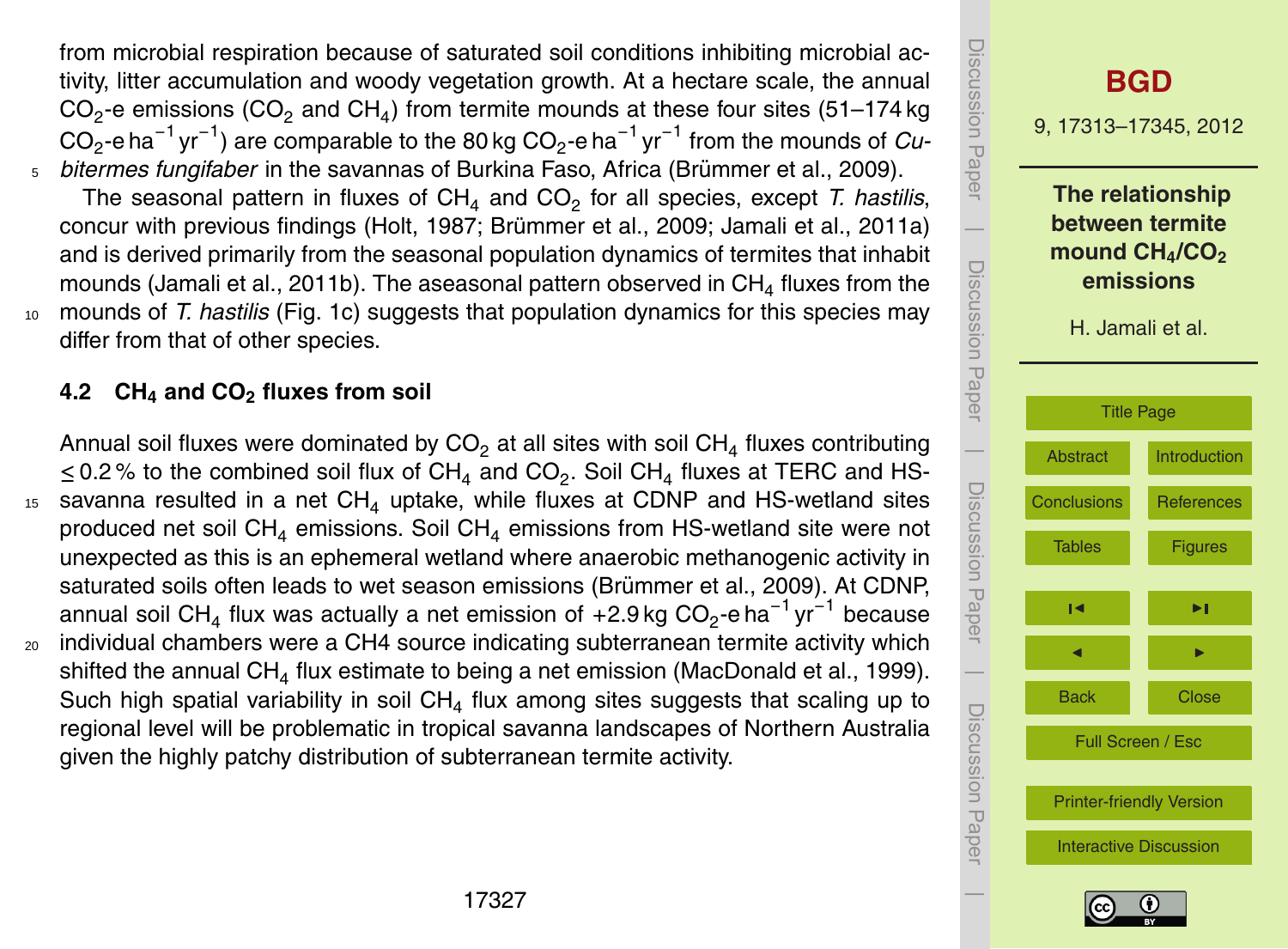## **4.3 Relationship between mound CH<sup>4</sup> and CO<sup>2</sup> flux**

The linear regression analysis (Fig. 3) suggests that mound  $CO<sub>2</sub>$  fluxes can be used to predict mound CH<sub>4</sub> fluxes but with variable accuracy across species. This inconsistency arises because the termite species that produced greatest  $CH<sub>4</sub>$  per unit mound  $_5$  were not the same that produced the greatest CO<sub>2</sub> (Table 5). For example, mounds of *M. nervosus* had the smallest  $CH<sub>4</sub>$  fluxes but greatest  $CO<sub>2</sub>$  fluxes compared to other species. A similar observation was made by Khalil et al. (1990) who reported that  $CH<sub>4</sub>$ emissions from the mounds of *Amitermes laurensis* were 10-fold greater than *Coptotermes lacteus*, but CO<sub>2</sub> emissions were 30-fold smaller. There are a number of possible  $10$  explanations for this observation. First, a considerable portion of CH<sub>4</sub> produced inside a mound can be oxidized by methanotrophic bacteria in and on mound wall material, or even the soil beneath the mound, before  $CH<sub>4</sub>$  passes through the mound wall and is emitted to the atmosphere. Using  $\mathsf{CH}_4$  isotopes, Sugimoto et al. (1998) found that, for the mounds of different species from family Termitidae, 53% to 83% of total  $CH<sub>4</sub>$ 15 produced inside mounds was oxidized before being emitted to the atmosphere. For the thick-walled, and therefore less porous mounds of *Macrotermes annandalei*, almost all the CH<sub>4</sub> produced by termites inside mounds was oxidized because the longer CH<sub>4</sub> residence time enabled methanotrophs to consume most of the internal mound  $CH<sub>4</sub>$ (Sugimoto et al., 1998). In our study, mounds of *T. pastinator* had the hardest mound

<sup>20</sup> walls. Mean CH<sup>4</sup> concentration inside the mounds of *T. pastinator* was almost 3 to 5 fold greater when compared to *T. hastilis* and *A. meridionalis*, despite similar mound  $CH<sub>4</sub>$  fluxes. These results suggest that  $CH<sub>4</sub>$  oxidation may be greater for the mounds of *T. pastinator* as compared to other species because of longer residence time for  $CH<sub>4</sub>$ produced inside mounds. This variation in  $CH<sub>4</sub>$  oxidation determined by wall properties <sup>25</sup> may contribute to the observed variation in Fig. 3.

Second, termite respiration is not the only source of  $CO<sub>2</sub>$  emissions from termite mounds, as microbial respiration also occurs in the mound wall. Holt (1998) reported highly variable microbial population among the mounds of five Australian termite



![](_page_15_Picture_5.jpeg)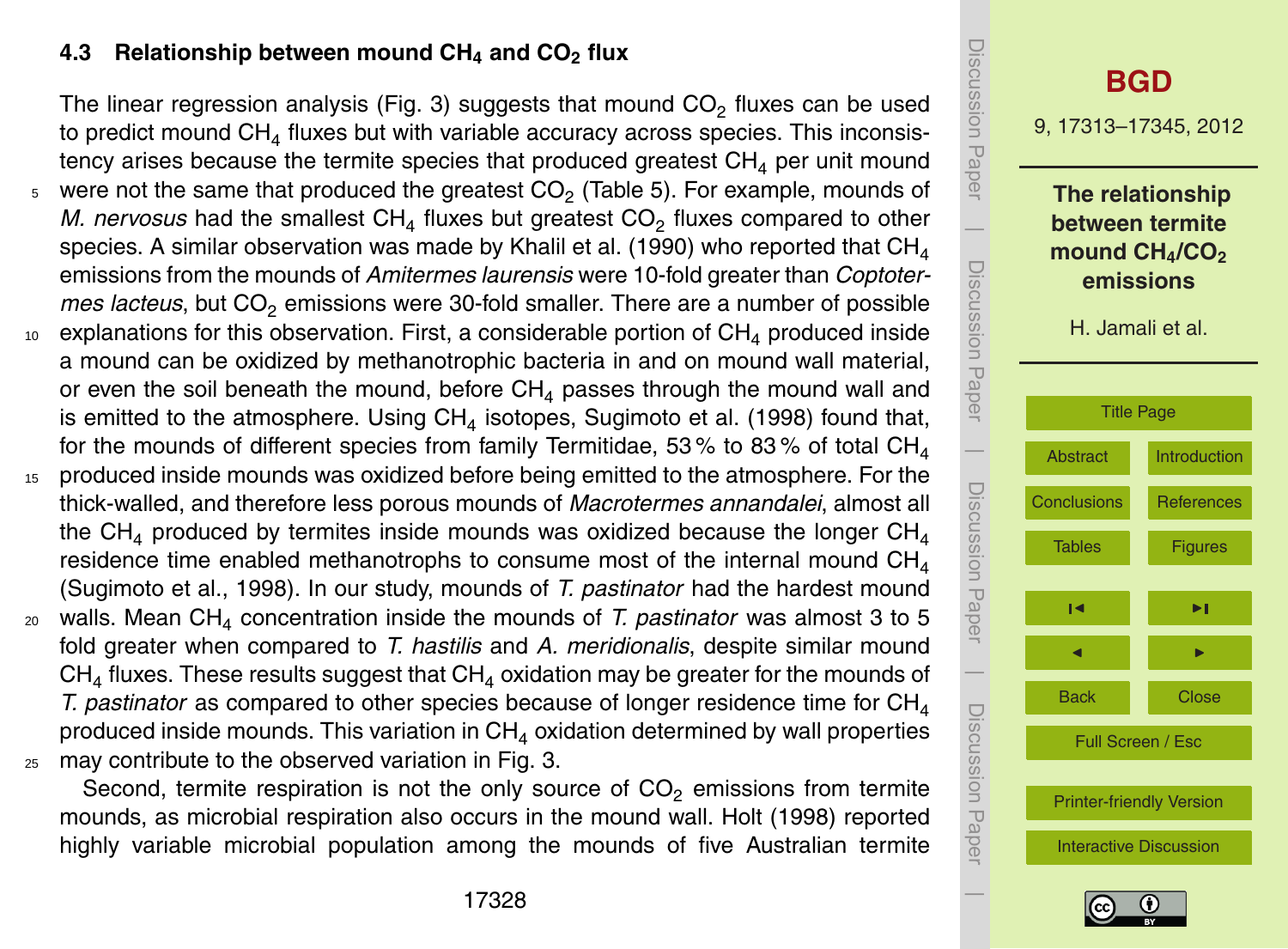species (including *T. pastinator*) and concluded that the mound microenvironment in some termite species can be more conducive for microorganisms as compared to others, due to differences in properties such as mound bulk density and wall thickness. Thus, the proportional contribution of microbial respiration to the total  $CO<sub>2</sub>$  emis-

- <sup>5</sup> sions (termite respiration + microbial respiration from mound) will vary among moundbuilding termite species. A simple laboratory experiment (data not shown) indicated that microbial respiration in the mound material represented approximately 5 % of total CO<sup>2</sup> emissions from a *M. nervosus* termite mound. However, we did not conduct such experiments for any of the other three species. Given the strong correlation between
- <sup>10</sup> mound CH<sub>4</sub> and CO<sub>2</sub> flux of *M. nervosus* (Fig. 3), it can be hypothesized that species with a smaller proportion of microbial respiration in total CO $_2$  fluxes from mounds would tend to show stronger correlation between  $CH<sub>4</sub>$  and  $CO<sub>2</sub>$  fluxes and vice versa.

#### **4.4 Internal mound gas concentration and fluxes**

The correlation between mound flux and gas concentration inside mound was stronger  $15$  and more consistent across species for CO<sub>2</sub> as compared to CH<sub>4</sub>. This variability among species may be attributed to the variation in mound structure as explained in Sect. 4.3. The linear regression analysis between mound flux and internal mound gas concentration (CH $_4$  and CO $_2$ ) suggests that this method may be used to predict mound fluxes for a given species. However, using the equation developed for one species to <sup>20</sup> predict mound fluxes from another termite species, as suggested by Khalil et al. (1990),

- could have resulted in errors of more than 5-fold for CH $_4$  and 3-fold for CO $_2$  in our study. Similarly,  $CO<sub>2</sub>$  concentration inside mound may be used to predict mound  $CH<sub>4</sub>$  flux from the same mound using our regression models. However again, using a generic relationship of  $CO<sub>2</sub>$  concentration inside a mound to predict mound  $CH<sub>4</sub>$  flux may re-
- $25$  sult in 13-fold errors in predicted fluxes. Consequently, there is no generic relationship between gas mound concentration and flux amongst different species and a specific equation will have to be developed for each mound-building termite species.

![](_page_16_Picture_7.jpeg)

![](_page_16_Picture_8.jpeg)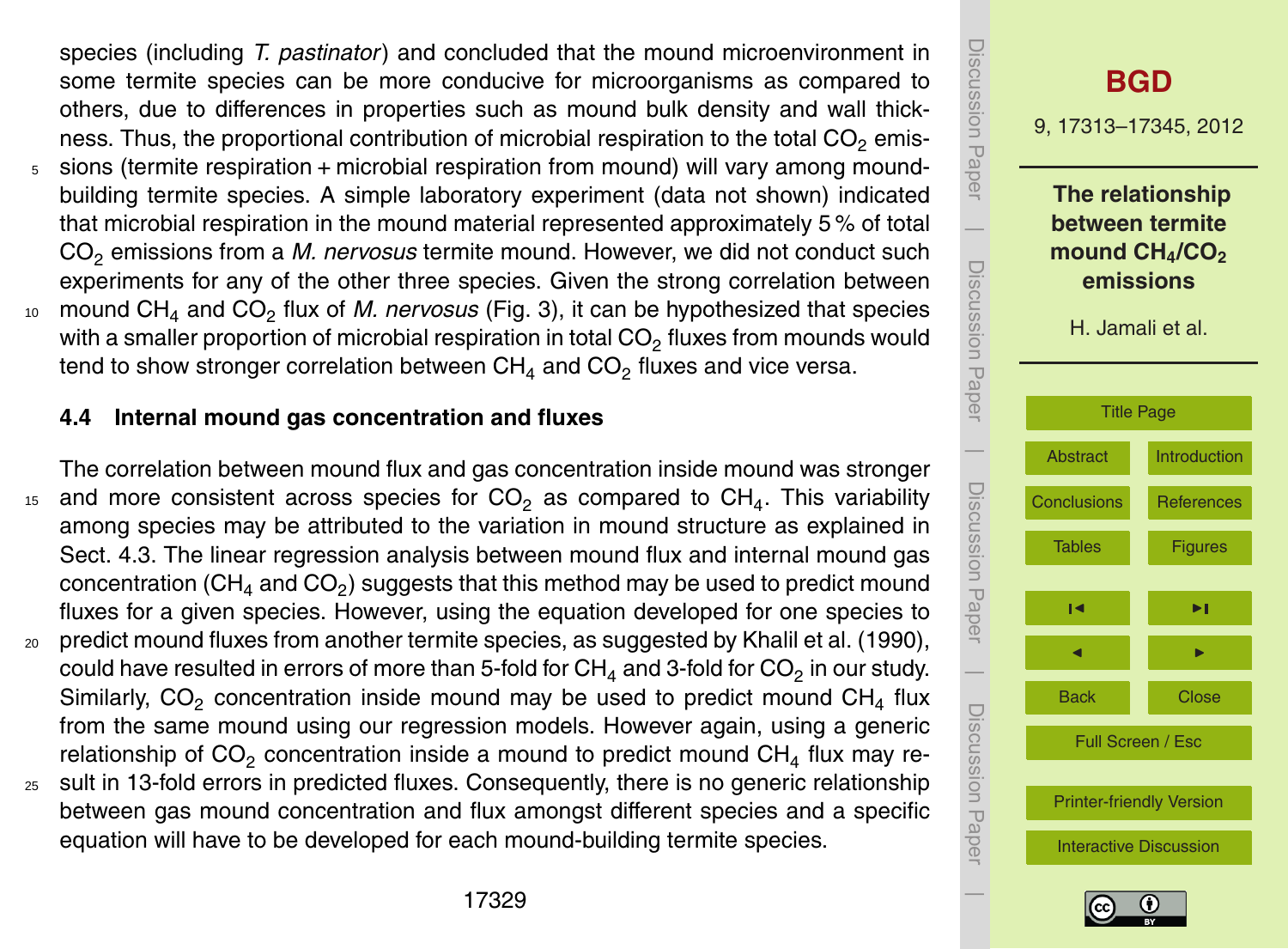<span id="page-17-0"></span>Termite mound density and basal area is a significant determinant of plot scale emissions. Sites used in this study are representative of high rainfall savanna ecosystems (1600–1700 mm annual rainfall). However, North Australian savanna spans an area of some two million  $km^2$  with rainfall ranging from 600 mm to 2000 mm and termite den-<sup>5</sup> sity is highly variable across this range. Lower rainfall savanna areas can be populated by far higher mound densities than observed in this study. Emissions of  $CO<sub>2</sub>$  and  $CH<sub>4</sub>$ from termites in these semi-arid savannas may be significant given higher densities, although fluxes may be offset by the lower rainfall, soil moisture and vegetation productivity. As such, scaling to regional or biome scales is problematic and further inves-<sup>10</sup> tigation of emission rates from a wider range of savanna type across North Australia

- is required, especially given emerging interest in GHG abatement projects in tropical savannas involving manipulation of fire regimes to early dry season fire regimes (Russell-Smith et al., 2009). Such a shift reduces fire related GHGs, but the resultant woody thickening and less severe fire occurrence may result in enhanced termite den-
- <sup>15</sup> sity and therefore GHG emissions, partially offsetting the carbon gains from the change in fire management. Further understanding of the interaction of climate, soil type, fire regime, biomass productivity and termite density and termite derived GHG emission is clearly required.

# **5 Conclusions**

- $20$  This study established that termite mounds are a greater source of  $CO<sub>2</sub>$  as compared to CH<sub>4</sub> on an annual CO<sub>2</sub>-e basis. Our results also indicate that there is no easy way to measure, or indirectly determine, the  $CH<sub>4</sub>$  flux for a variety of termite species. There were significant relationships between  $CH<sub>4</sub>$  concentration and  $CH<sub>4</sub>$  flux and also significant relationships between mound  $CH<sub>4</sub>$  and  $CO<sub>2</sub>$  flux, e.g. a measurement of  $CO<sub>2</sub>$
- $_{\rm z5}$  flux can be used to predict the CH $_4$  flux for mounds of the same termite species. However, all these relationships had different slopes for different species and were therefore species specific. Using the regression function of one species to predict  $CH<sub>4</sub>$  fluxes for

![](_page_17_Figure_6.jpeg)

![](_page_17_Picture_7.jpeg)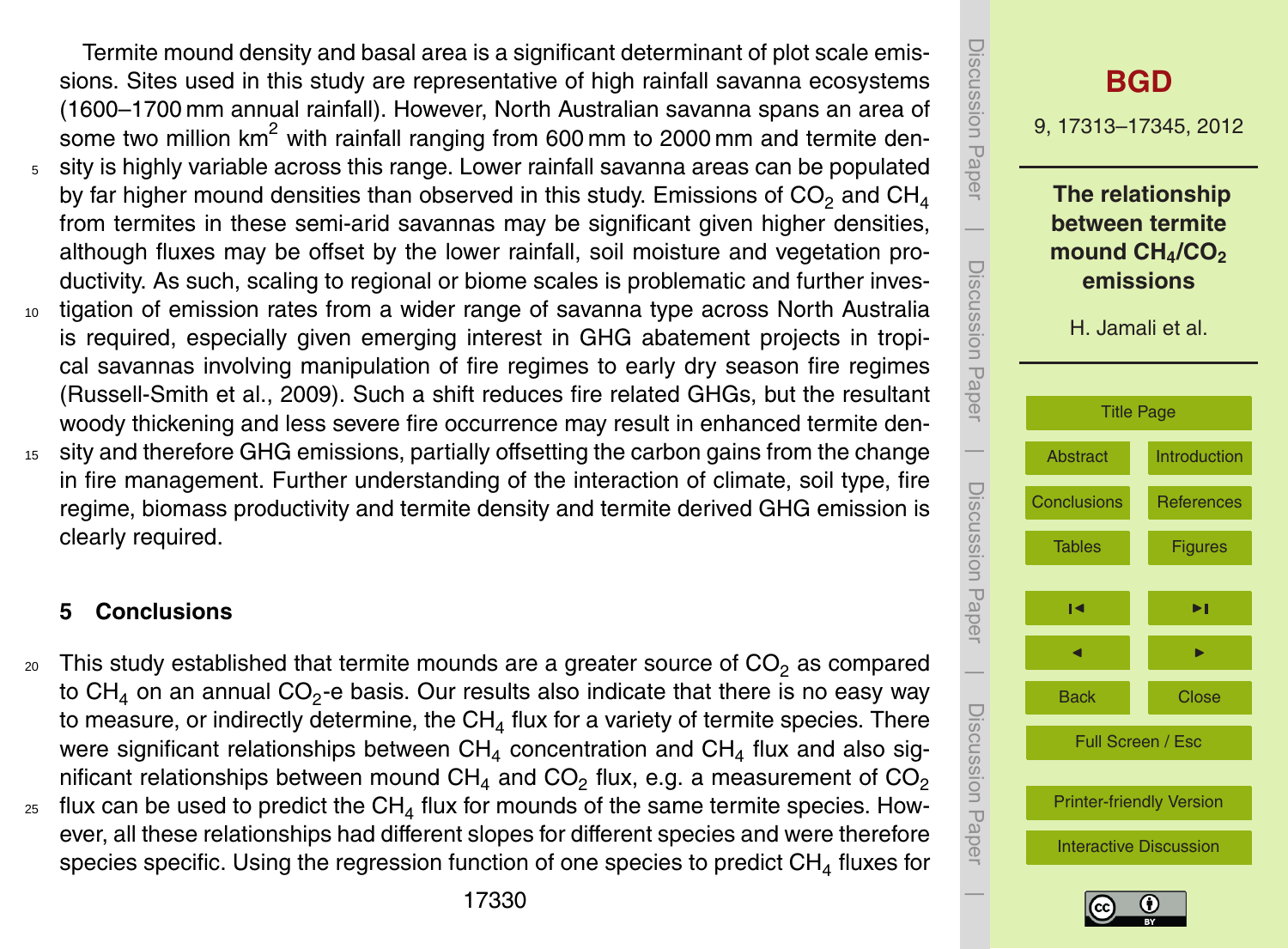<span id="page-18-0"></span>the mounds of other species would result in large errors. These species-specific relationships are linked to the different processes that determine mound  $CO<sub>2</sub>$  or  $CH<sub>4</sub>$  concentration and mound  $CO<sub>2</sub>$  and  $CH<sub>4</sub>$  flux. Differences in mound wall thickness, diffusivity and methanotrophic activity as well as differences in mound microbial composition

- $5$  and activity and termite CH<sub>A</sub> production and respiration all influence the magnitude and flux of the two gases. Our results clearly indicate that the large variability between the different termite species does result in different relationships between internal mound concentration and fluxes and that generic equations cannot and should not be applied, as they would result in large errors.
- <sup>10</sup> *Acknowledgements.* The study was funded by the AusAID and the Australian Research Council Linkage Project LP0774812. We are thankful to Gus Wanganeen, Tracey Dawes, Garry Cook and other staff at CSIRO, Darwin for their support throughout this study. We are also thankful to Donna Giltrap of Landcare Research, New Zealand for her constructive comments on the manuscript. We would also like to thank many students who helped us in field data collection <sup>15</sup> during this study.

**References**

Anderson, A., Jacklyn, P., Dawes-Gromadzki, T., and Morris, I.: Termites of Northern Australia, CSIRO and Tropical Savannas CRC, 44 pp., 2005.

Beringer, J., Hutley, L. B., Tapper, N. J., and Cernusak, L. A.: Savanna fires and their im-

<sup>20</sup> pact on net ecosystem productivity in North Australia, Glob. Change Biol., 13, 990–1004, doi[:10.1111/j.1365-2486.2007.01334.x,](http://dx.doi.org/10.1111/j.1365-2486.2007.01334.x) 2007.

Bignell, D. E., Eggleton, P., Nunes, L., and Thomas, K. L.: Termites as mediators of forest carbon fluxes in tropical forests: budgets for carbon dioxide and methane emissions, in: Forests and Insects, edited by: Watt, A. D., Stork, N. E., and Hunter, M. D., Chapman and Hall, <sup>25</sup> London, 109–134, 1997.

Brümmer, C., Papen, H., Wassmann, R., and Brüggemann, N.: Fluxes of CH<sub>4</sub> and CO<sub>2</sub> from soil and termite mounds in South Sudanian savanna of Burkina Faso (West Africa), Global Biogeochem. Cy., 23, GB1001, doi[:10.1029/2008GB003237,](http://dx.doi.org/10.1029/2008GB003237) 2009.

![](_page_18_Picture_10.jpeg)

![](_page_18_Picture_11.jpeg)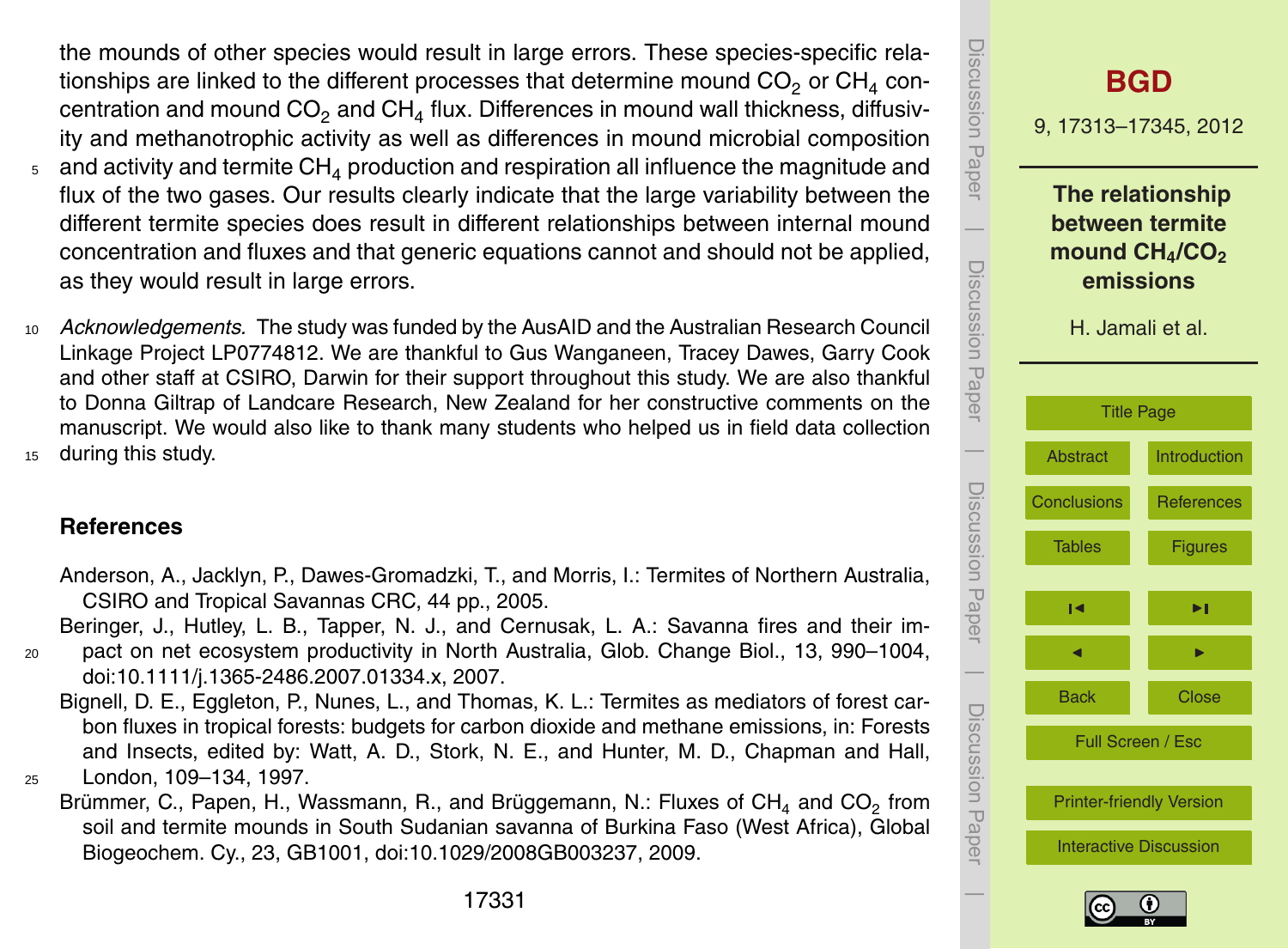- Fraser, P. J., Rasmussen, R. A., Creffield, J. W., French, J. R. J., and Khalil, M. A. K.: Termites and global methane – another assessment, J. Atmos. Chem., 4, 295–310, 1986.
- Grace, J., San Jose, J., Meir, P., Miranda, H. S., and Montes, R. A.: Productivity and carbon fluxes of tropical savannas, J. Biogeogr., 33, 387–400, 2006.
- <sup>5</sup> Holt, J. A.: Carbon mineralization in semi-arid Northeastern Australia: the role of termites, J. Trop. Ecol., 3, 255–263, 1987.
	- Holt, J. A.: Microbial activity in the mounds of some australian termites, Appl. Soil Ecol., 9, 183–187, 1998.
- Hutley, L. B. and Setterfield, S. A.: Savannas, in: Encyclopedia of Ecology, edited by: <sup>10</sup> Jørgensen, S. E. and Fath, B. D., Elsevier, Oxford, Amsterdam, 3143–3154, 2008.
- Jamali, H., Livesley, S. J., Dawes, T. Z., Cook, G. D., Hutley, L. B., and Arndt, S. K.: Diurnal and seasonal variations in  $CH<sub>4</sub>$  flux from termite mounds in tropical savannas of the Northern Territory, Australia, Agr. Forest Meteorol., 151, 1471–1479, 2011a.
- Jamali, H., Livesley, S. J., Dawes, T. Z., Hutley, L. B., and Arndt, S. K.: Termite mound emissions  $15$  of CH<sub>4</sub> and CO<sub>2</sub> are primarily determined by seasonal changes in termite biomass and behaviour, Oecologia, 167, 525–534, 2011b.
	- Jamali, H., Livesley, S. J., Grover, S. P., Dawes, T. Z., Hutley, L. B., Cook, G. D., and Arndt, S. K.: The importance of termites to the  $CH<sub>4</sub>$  balance of a tropical savanna woodland of Northern Australia, Ecosystems, 14, 698–709, 2011c.
- <sup>20</sup> Khalil, M. A. K., Rasmussen, R. A., French, J. R. J., and Holt, J. A.: The influence of termites on atmospheric trace gases:  $\textsf{CH}_4$ ,  $\textsf{CO}_2$ ,  $\textsf{CHCL}_3$ , N<sub>2</sub>O, CO, H<sub>2</sub>, and light hydrocarbons, J. Geophys. Res.-Atmos., 95, 3619–3634, 1990.
- Livesley, S. J., Grover, S., Hutley, L. B., Jamali, H., Butterbach-Bahl, K., Fest, B., Beringer, J., and Arndt, S. K.: Seasonal variation and fire effects on CH<sub>4</sub>, N<sub>2</sub>O and CO<sub>2</sub> exchange in <sup>25</sup> savanna soils of Northern Australia, Agr. Forest Meteorol., 151, 1440–1452, 2011.
	- MacDonald, J. A., Eggleton, P., Bignell, D. E., Forzi, F., and Fowler, D.: Methane emission by termites and oxidation by soils, across a forest disturbance gradient in the Mbalmayo forest reserve, Cameroon, Glob. Change Biol., 4, 409–418, 1998.
- MacDonald, J. A., Jeeva, D., Eggleton, P., Davies, R., Bignell, D. E., Fowler, D., Lawton, J.,
- and Maryati, M.: The effect of termite biomass and anthropogenic disturbance on the  $CH<sub>4</sub>$ 30 budgets of tropical forests in Cameroon and Borneo, Glob. Change Biol., 5, 869–879, 1999.

![](_page_19_Picture_14.jpeg)

[Interactive Discussion](http://www.biogeosciences-discuss.net/9/17313/2012/bgd-9-17313-2012-discussion.html)

![](_page_19_Picture_16.jpeg)

 $\overline{\phantom{a}}$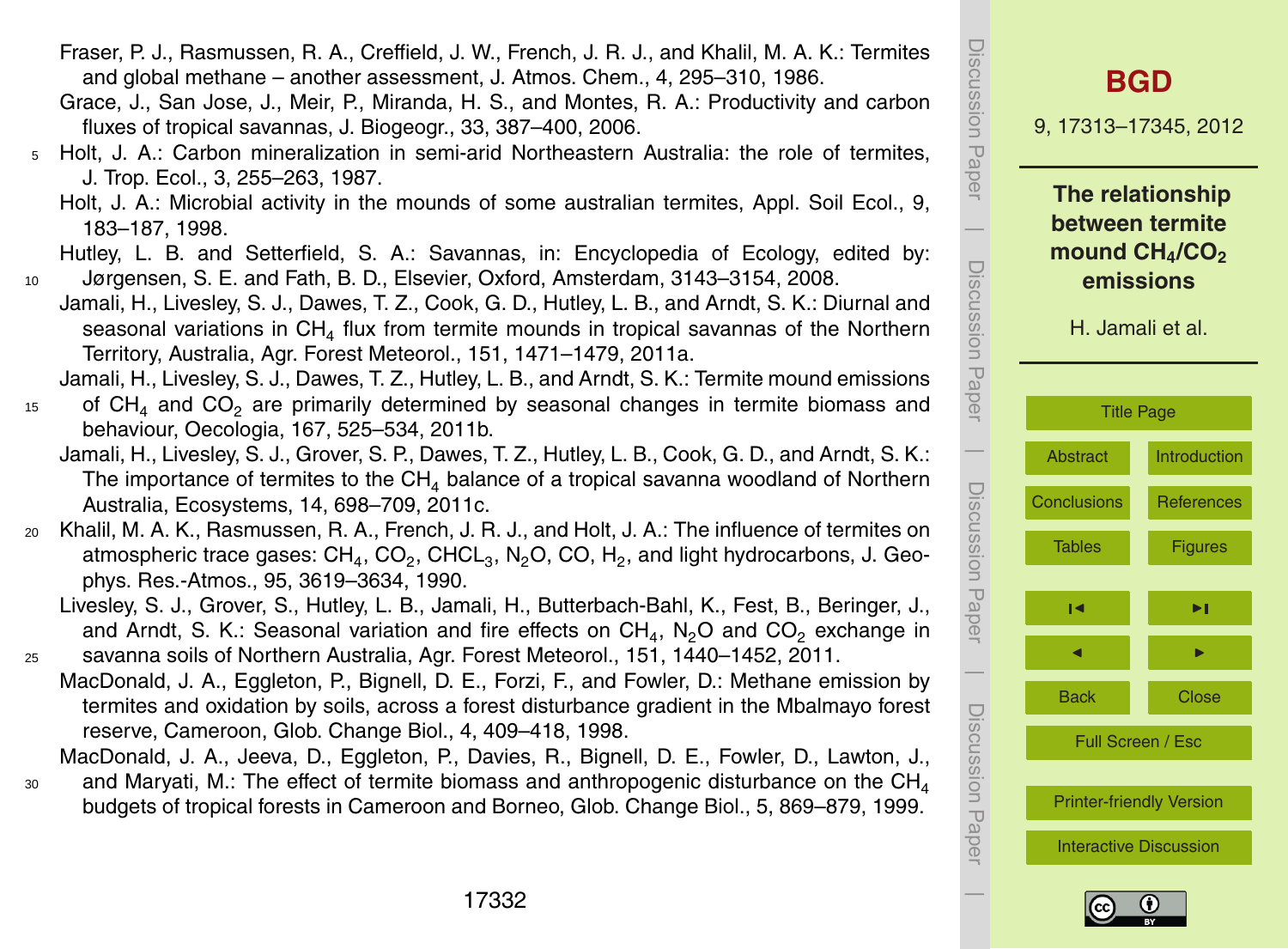**The relationship between termite mound CH4/CO<sup>2</sup> emissions** H. Jamali et al. [Title Page](#page-0-0) [Abstract](#page-1-0) [Introduction](#page-2-0) [Conclusions](#page-17-0) [References](#page-18-0) [Tables](#page-21-0) [Figures](#page-27-0)  $\overline{\phantom{a}}$ J I Back Close Full Screen / Esc [Printer-friendly Version](http://www.biogeosciences-discuss.net/9/17313/2012/bgd-9-17313-2012-print.pdf) [Interactive Discussion](http://www.biogeosciences-discuss.net/9/17313/2012/bgd-9-17313-2012-discussion.html)

![](_page_20_Picture_1.jpeg)

O'Grady, A. P., Chen, X., Eamus, D., and Hutley, L. B.: Composition, leaf area index and standing biomass of eucalypt open forests near Darwin in the Northern Territory, Australia, Aust. J. Bot., 48, 629–638, doi[:10.1071/BT99022,](http://dx.doi.org/10.1071/BT99022) 2000.

Russell-Smith, J., Murphy, B. P., Meyer, C. P., Cook, G. D., Maier, S., Edwards, A. C., Schatz, J.,

<sup>5</sup> and Brocklehurst, P.: Improving estimates of savanna burning emissions for greenhouse accounting in Northern Australia: limitations, challenges, applications, Int. J. Wildland Fire, 18, 1–18, 2009.

Sanderson, M. G.: Biomass of termites and their emissions of methane and carbon dioxide: a global database, Global Biogeochem. Cy., 10, 543–557, 1996.

<sup>10</sup> Seiler, W., Conrad, R., and Scharffe, D.: Field studies of methane emission from termite nests into the atmosphere and measurements of methane uptake by tropical soils, J. Atmos. Chem., 1, 171–186, 1984.

Sugimoto, A., Inoue, T., Kirtibutr, N., and Abe, T.: Methane oxidation by termite mounds estimated by the carbon isotopic composition of methane, Global Biogeochem. Cy., 12, 595– <sup>15</sup> 605, 1998.

![](_page_20_Picture_10.jpeg)

Discussion Paper

Discussion Paper

 $\overline{\phantom{a}}$ 

Discussion Paper

Discussion Paper

 $\overline{\phantom{a}}$ 

Discussion Paper

 $\overline{\phantom{a}}$ 

Discussion Paper

Discussion Paper

 $\overline{\phantom{a}}$ 

9, 17313–17345, 2012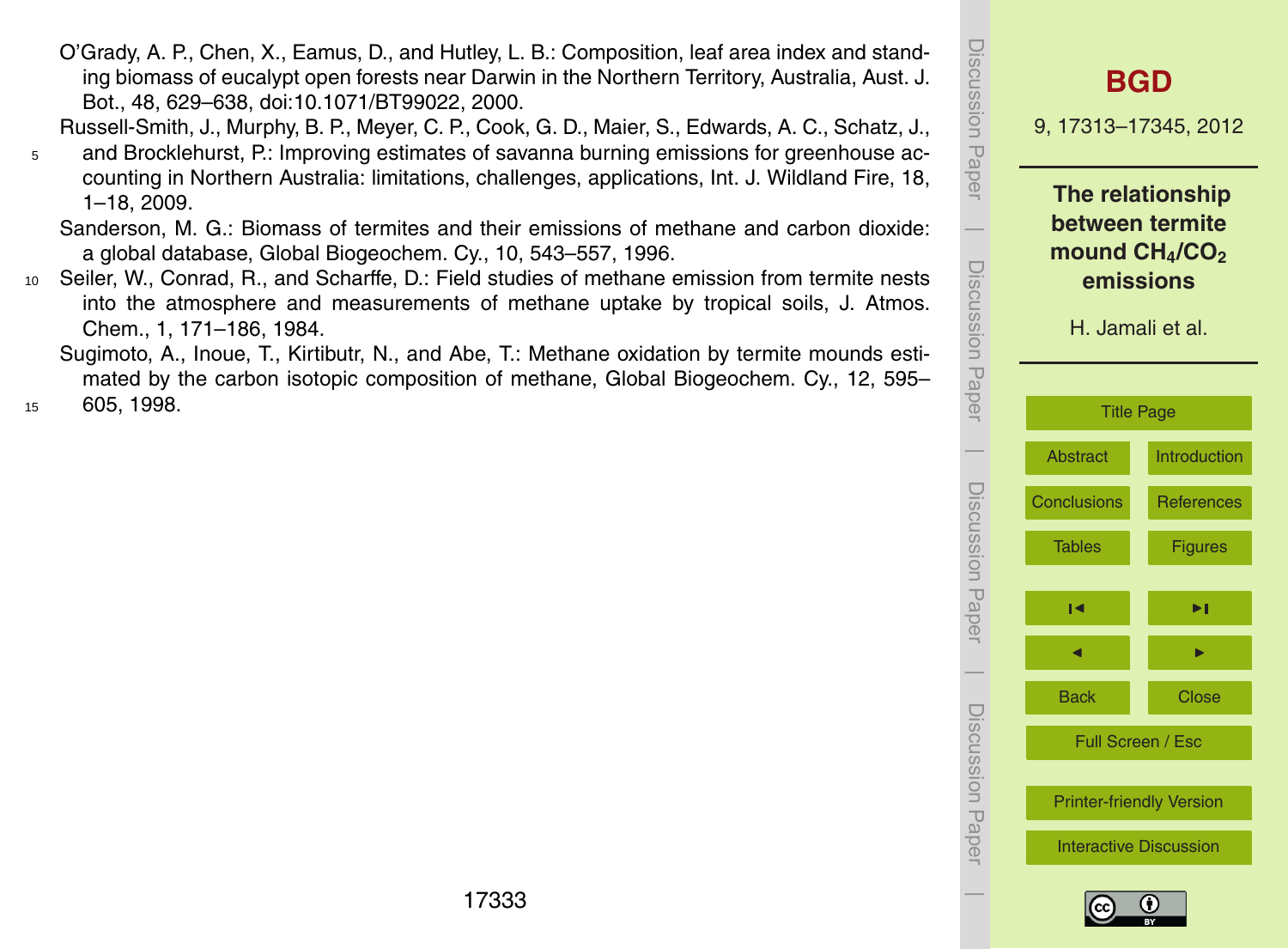| <b>JISCUSSION Paper</b> | <b>BGD</b><br>9, 17313-17345, 2012                                  |                                     |
|-------------------------|---------------------------------------------------------------------|-------------------------------------|
|                         | between termite<br>mound $CH4/CO2$<br>emissions<br>H. Jamali et al. | The relationship                    |
| Discussion Paper        | <b>Title Page</b><br><b>Abstract</b>                                | <b>Introduction</b>                 |
| Discussion Pape         | <b>Conclusions</b><br><b>Tables</b>                                 | <b>References</b><br><b>Figures</b> |
|                         | м                                                                   | ▶।                                  |
|                         | <b>Back</b><br>Full Screen / Esc                                    | <b>Close</b>                        |
| Jiscussion<br>Paper     | <b>Printer-friendly Version</b><br><b>Interactive Discussion</b>    |                                     |
|                         |                                                                     |                                     |

 $|cc|$ 

<span id="page-21-0"></span>**Table 1.** Site characteristics including location, tree basal area, litter mass, soil bulk density; standard errors of the mean in parentheses.

| Site        | Location                   | Tree basal area<br>$(m^2 ha^{-1})$ | Litter mass<br>$(kgm^{-2})$ | Soil bulk density<br>$(gcm^{-3})$ |
|-------------|----------------------------|------------------------------------|-----------------------------|-----------------------------------|
| TERC        | 12° 24' S, 130° 55' E 16.8 |                                    | 0.84(0.06)                  | 1.27(0.02)                        |
| <b>CDNP</b> | 12° 27' S, 130° 50' E 10.9 |                                    | 0.92(0.04)                  | 1.57(0.03)                        |
| HS-savanna  | 12° 29' S, 131° 00' E      | 4.2                                | 0.12(0.05)                  | 1.79(0.02)                        |
| HS-wetland  | 12° 31' S, 131° 07' E      | 1.5                                | 0.00(0.00)                  | 1.55(0.02)                        |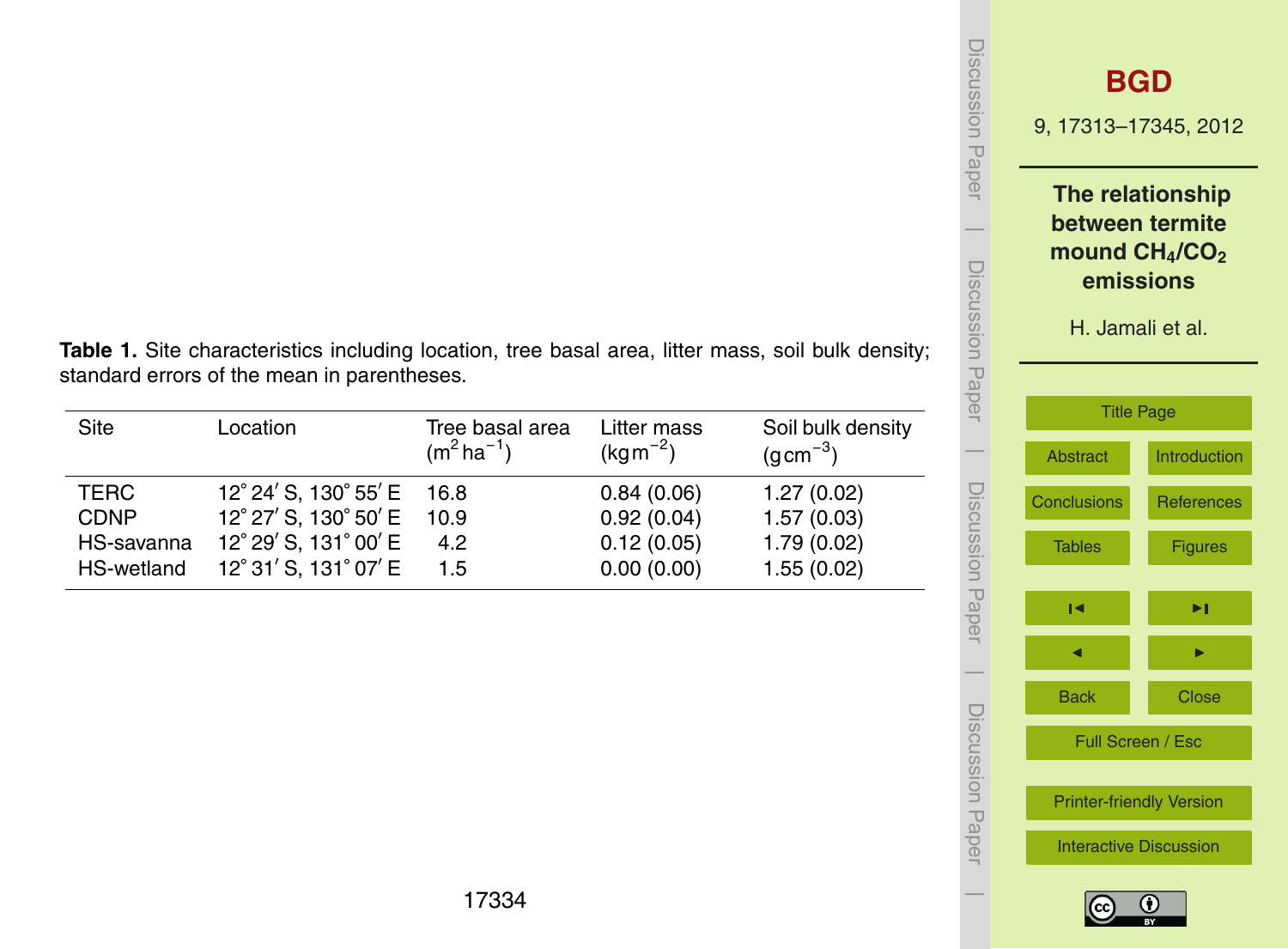Table 2. List of mound-building termite species collected from the 50 x 50 m plots at four sites.

| Site        | Family                               | Species                                                                                                                                                                                                                                                                           |
|-------------|--------------------------------------|-----------------------------------------------------------------------------------------------------------------------------------------------------------------------------------------------------------------------------------------------------------------------------------|
| TERC        | Termitidae                           | Amitermes darwini<br>Ephelotermes melachoma<br>Ephelotermes taylori<br>Macrognathotermes errator<br>Macrognathotermes sunteri<br>Microcerotermes nervosus<br>Nasutitermes eucalypti<br>Nasutitermes longipennis                                                                   |
|             | Rhinotermitidae                      | Coptotermes acinaciformis<br>Schedorhinotermes actuosus                                                                                                                                                                                                                           |
| <b>CDNP</b> | Termitidae<br><b>Rhinotermitidae</b> | Amitermes germanus<br>Drepanotermes septentrionalis<br>Ephelotermes melachoma<br>Macrognathotermes sunteri<br>Microcerotermes nervosus<br>Microcerotermes serratus<br>Nasutitermes eucalypti<br>Nasutitermes longipennis<br>Tumulitermes pastinator<br>Schedorhinotermes actuosus |
| HS-savanna  | Termitidae                           | Microcerotermes nervosus<br>Tumulitermes hastilis<br>Unidentified species                                                                                                                                                                                                         |
| HS-wetland  | Termitidae                           | Amitermes meridionalis                                                                                                                                                                                                                                                            |

![](_page_22_Picture_2.jpeg)

![](_page_22_Picture_3.jpeg)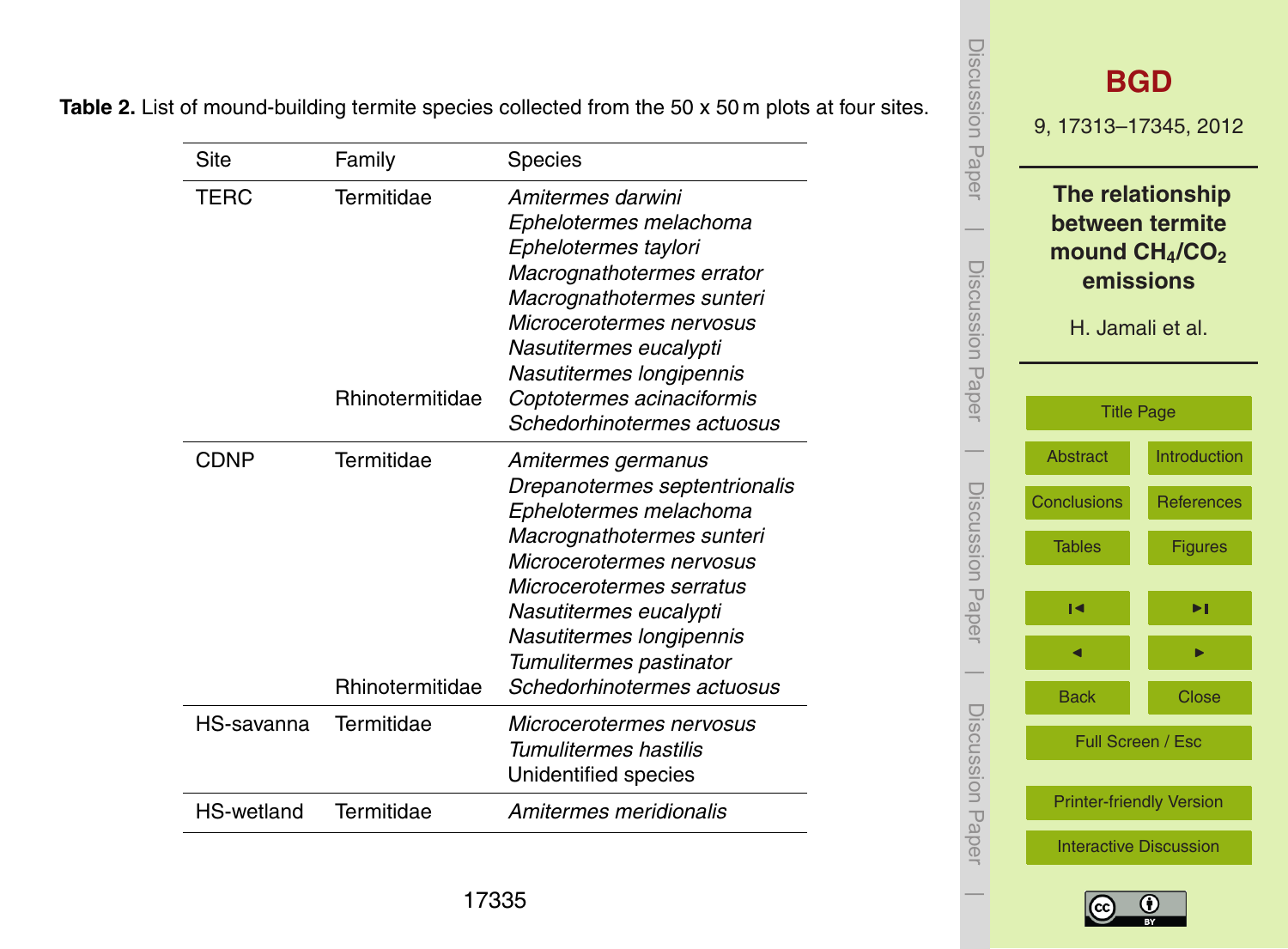**Table 3.** Significant linear regression models of mound  $CH_4$  and  $CO_2$  fluxes with mound temperature ( $\overline{T}_{\text{mound}}$  in °C) and gravimetric soil water content ( $W_{\text{sol}}$  in %) as determined by single factor and multiple linear regression procedure for individual termite species.

|                                                   | $\tau_{\text{mound}}$ | $W_{\rm soil}$ | Constant | $R_{\text{adj}}^2$ | p-value      |
|---------------------------------------------------|-----------------------|----------------|----------|--------------------|--------------|
| Mound $CH4$ flux                                  |                       |                |          |                    |              |
| $(\mu q CH_{4}-C m^{2} h^{-1})$                   |                       |                |          |                    |              |
| M. nervosus (TERC)                                |                       | 101            | $-108$   | 0.60               | < 0.05       |
| T. pastinator (CDNP)                              |                       | 697            | $-1245$  | 0.83               | $\leq 0.01$  |
|                                                   | 460                   | 616            | $-15399$ | 0.98               | $\leq 0.001$ |
| T. hastilis (HS-savanna)                          |                       |                |          |                    | n.s.         |
| A. meridionalis (HS-wetland)                      |                       | 113            | 1771     | 0.64               | < 0.001      |
| Mound $CO2$ flux                                  |                       |                |          |                    |              |
| $(\mu q CO_2$ -C m <sup>2</sup> h <sup>-1</sup> ) |                       |                |          |                    |              |
| M. nervosus (TERC)                                |                       | 42             | -43      | 0.61               | < 0.05       |
| T. pastinator (CDNP)                              |                       | 62             | $-49$    | 0.70               | < 0.05       |
|                                                   | 63                    | 42             | $-1847$  | 0.98               | $\leq 0.001$ |
| T. hastilis (HS-savanna)                          |                       |                |          |                    | n.s.         |
| A. meridionalis (HS-wetland)                      |                       |                |          |                    | n.s.         |

![](_page_23_Figure_2.jpeg)

![](_page_23_Picture_3.jpeg)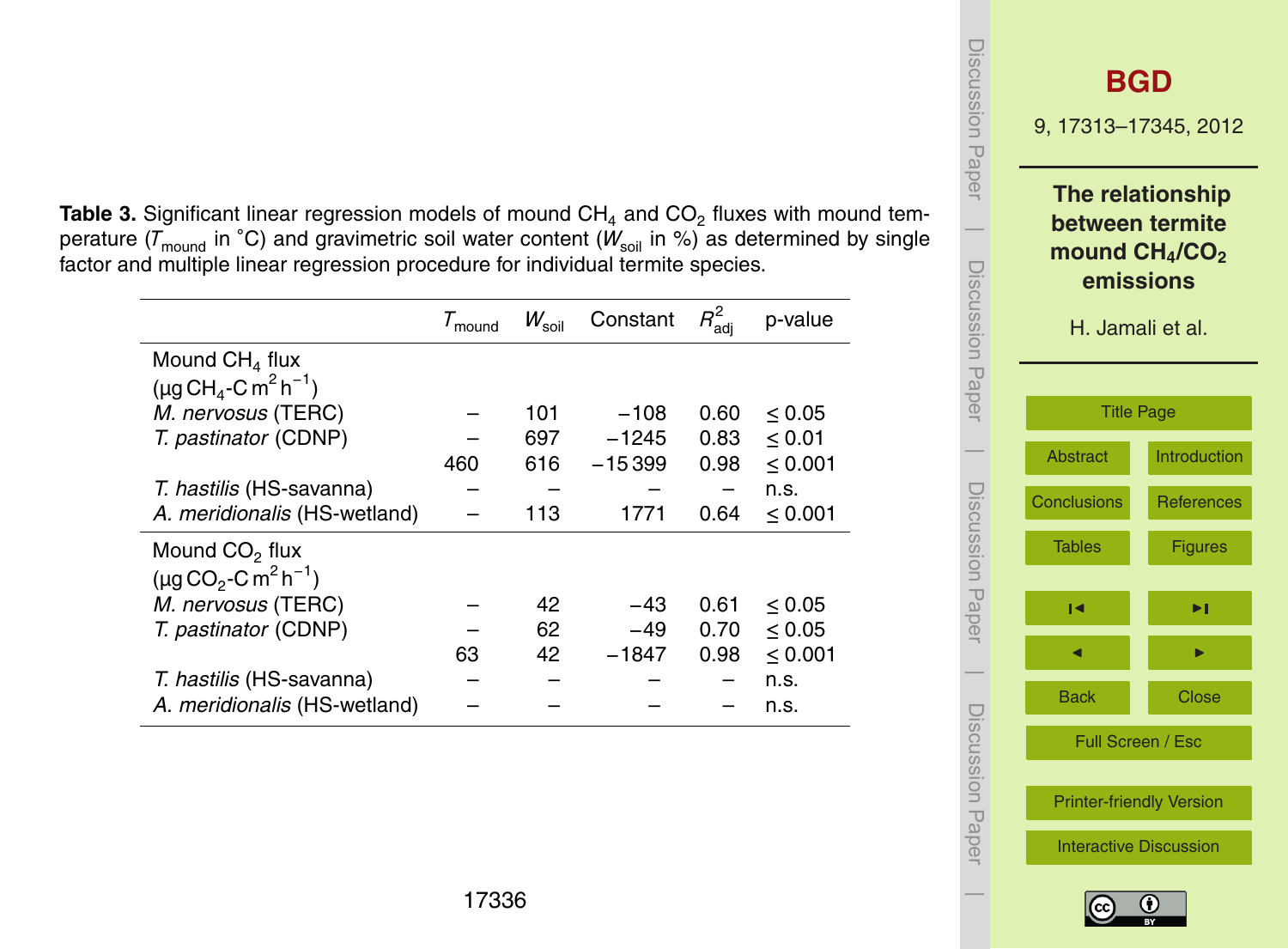**Table 4.** Significant linear regression models of soil CH<sub>4</sub> and CO<sub>2</sub> fluxes with soil temperature ( $T_{\text{soil}}$  in °C) and soil water content ( $W_{\text{soil}}$  in %) as determined by single factor and multiple linear regression procedure for individual study sites.

|                                                   | $\tau_{\rm soil}$ | $W_{\rm soil}$ | Constant | $R^2_{\text{adj}}$ | p-value     |
|---------------------------------------------------|-------------------|----------------|----------|--------------------|-------------|
| sOIL $CH4$ flux                                   |                   |                |          |                    |             |
| $(\mu q CH_{4}-C m^{2} h^{-1})$                   |                   |                |          |                    |             |
| TERC                                              |                   |                |          |                    | n.s.        |
| <b>CDNP</b>                                       |                   |                |          |                    | n.s.        |
| HS-savanna                                        |                   |                |          |                    | n.s.        |
| <b>HS-wetland</b>                                 |                   | 1.07           | $-21.37$ | 0.40               | ≤ 0.001     |
|                                                   | $-2.26$           | 1.14           | 43.8     | 0.44               | ≤ 0.001     |
| Soil $CO2$ flux                                   |                   |                |          |                    |             |
| $(\mu g CO_2$ -C m <sup>2</sup> h <sup>-1</sup> ) |                   |                |          |                    |             |
| TERC                                              |                   | 22.29          | $-58.6$  | 0.53               | ≤ 0.001     |
|                                                   | 0.65              | 23.63          | $-87$    | 0.55               | < 0.001     |
| CDNP                                              |                   | 15.28          | 47.8     | 0.34               | < 0.001     |
|                                                   | $-8.8$            | 14.45          | 313      | 0.24               | ${}_{0.05}$ |
| HS-savanna                                        |                   | 7.69           | 7.1      | 0.38               | < 0.001     |
|                                                   | 3.74              | 6.99           | $-107$   | 0.34               | $\leq 0.01$ |
| HS-wetland                                        |                   |                |          |                    | n.s.        |

![](_page_24_Figure_2.jpeg)

![](_page_24_Picture_3.jpeg)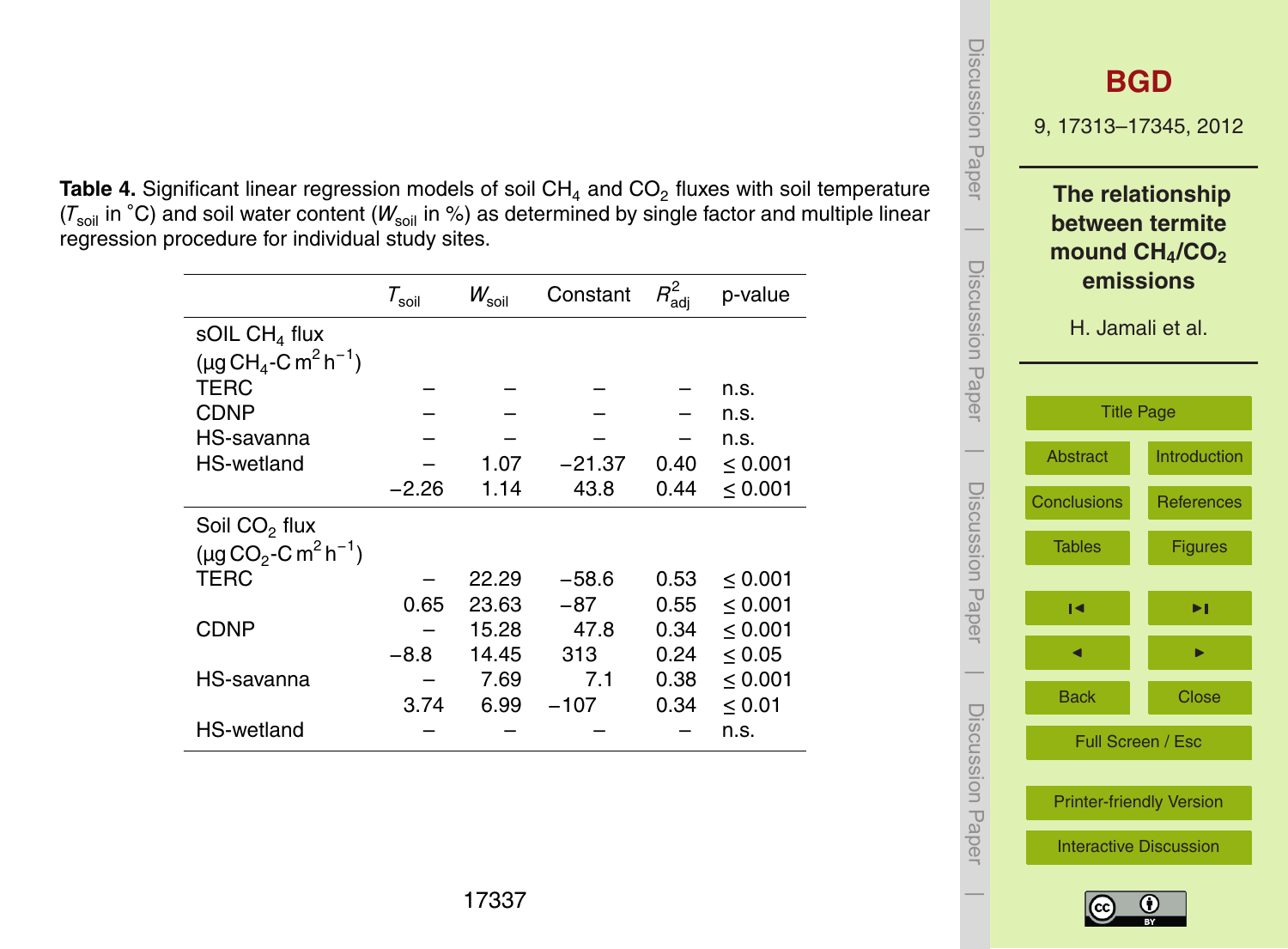| <b>ISCUSSION Papel</b> |                               | <b>BGD</b><br>9, 17313-17345, 2012                                                      |  |  |
|------------------------|-------------------------------|-----------------------------------------------------------------------------------------|--|--|
| iscussion<br>Paper     |                               | The relationship<br>between termite<br>mound $CH4/CO2$<br>emissions<br>H. Jamali et al. |  |  |
|                        |                               | <b>Title Page</b>                                                                       |  |  |
|                        | <b>Abstract</b>               | <b>Introduction</b>                                                                     |  |  |
|                        | <b>Conclusions</b>            | <b>References</b>                                                                       |  |  |
| Discussion Papel       | <b>Tables</b>                 | <b>Figures</b>                                                                          |  |  |
|                        | М                             | ▶∣                                                                                      |  |  |
|                        |                               |                                                                                         |  |  |
|                        | <b>Back</b>                   | <b>Close</b>                                                                            |  |  |
| <b>Decussion Pape</b>  |                               | Full Screen / Esc                                                                       |  |  |
|                        |                               | <b>Printer-friendly Version</b>                                                         |  |  |
|                        | <b>Interactive Discussion</b> |                                                                                         |  |  |
|                        |                               |                                                                                         |  |  |

 $\bigcirc$ 

**Table 5.** Annual CO<sub>2</sub>-e fluxes of CH<sub>4</sub> and CO<sub>2</sub> from termite mounds of the four common species sampled.

| <b>Species</b>  | Site        | CH <sub>4</sub> | $(kg CO2 - e m-2 yr-1)$<br>CO <sub>2</sub> | Annual flux from termite mounds |
|-----------------|-------------|-----------------|--------------------------------------------|---------------------------------|
| M. nervosus     | <b>TERC</b> | 0.3             | 13.9                                       |                                 |
| T. pastinator   | <b>CDNP</b> | 11              | 13.0                                       |                                 |
| T. hastilis     | HS-savanna  |                 | 5.5                                        |                                 |
| A. meridionalis | HS-wetland  | ი 9             | 74                                         |                                 |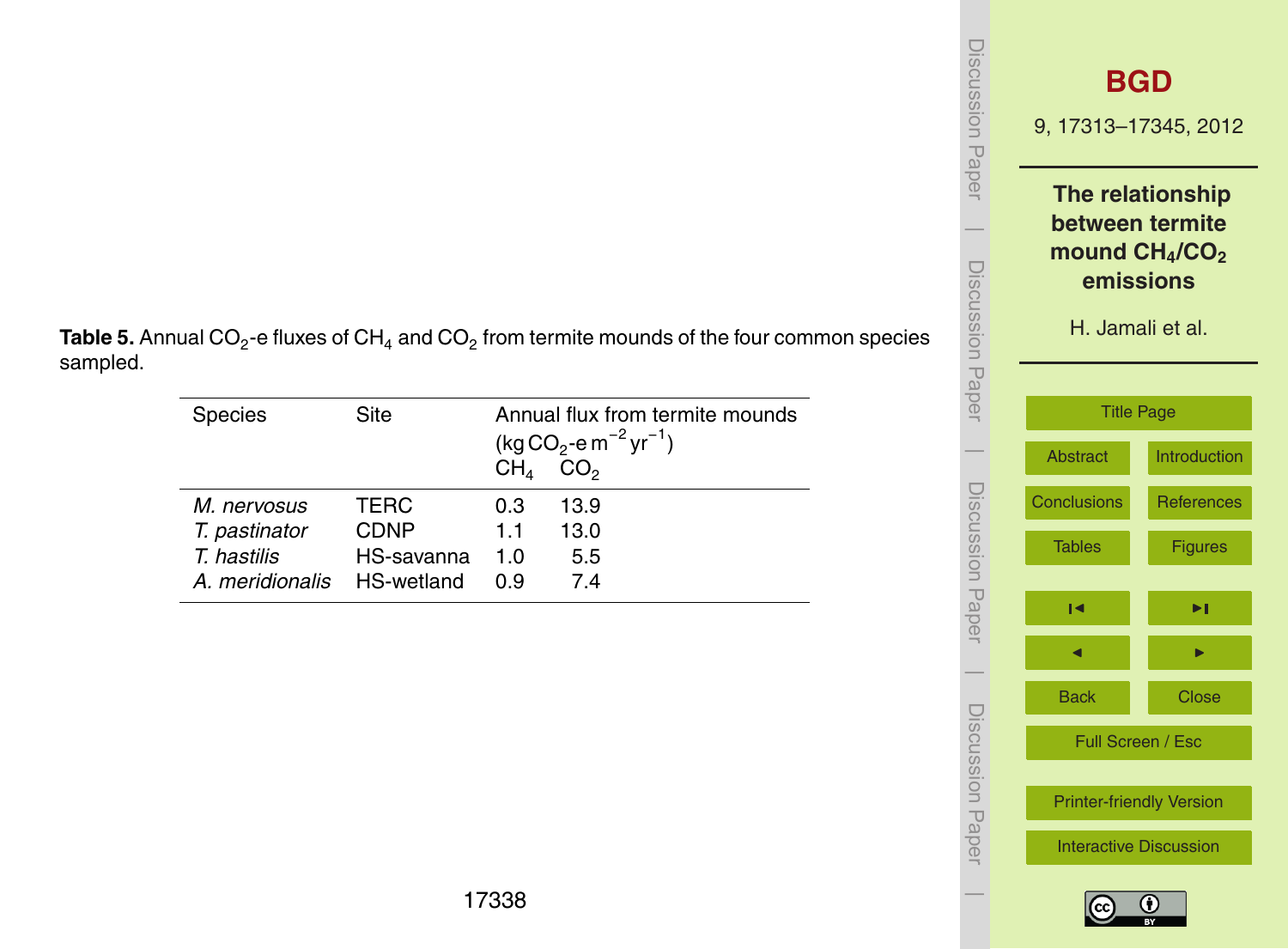|   | iscussion<br>Pape |                                 | <b>BGD</b><br>9, 17313-17345, 2012<br>The relationship<br>between termite<br>mound CH <sub>4</sub> /CO <sub>2</sub><br>emissions<br>H. Jamali et al. |  |  |
|---|-------------------|---------------------------------|------------------------------------------------------------------------------------------------------------------------------------------------------|--|--|
| d | Discussion Paper  |                                 |                                                                                                                                                      |  |  |
|   |                   | <b>Title Page</b>               |                                                                                                                                                      |  |  |
|   |                   | <b>Abstract</b>                 | Introduction                                                                                                                                         |  |  |
|   |                   | <b>Conclusions</b>              | <b>References</b>                                                                                                                                    |  |  |
|   | Discussion Papel  | <b>Tables</b>                   | <b>Figures</b>                                                                                                                                       |  |  |
|   |                   | ıч                              | ▶∣                                                                                                                                                   |  |  |
|   |                   |                                 |                                                                                                                                                      |  |  |
|   |                   | <b>Back</b>                     | <b>Close</b>                                                                                                                                         |  |  |
|   | Discussion Pape   | Full Screen / Esc               |                                                                                                                                                      |  |  |
|   |                   | <b>Printer-friendly Version</b> |                                                                                                                                                      |  |  |
|   |                   |                                 | <b>Interactive Discussion</b>                                                                                                                        |  |  |

 $|cc|$ 

 $\overline{\phantom{a}}$ 

**Table 6.** Annual mean fluxes of CH<sub>4</sub> and CO<sub>2</sub> in kg CO<sub>2</sub>-e ha<sup>-1</sup> yr<sup>-1</sup> from termite mounds and soil at each of the four sites.

| Site        | Mound basal area<br>$(m^2 ha^{-1})$ | Termite mounds  |                 |     | Soil        |                 |       |
|-------------|-------------------------------------|-----------------|-----------------|-----|-------------|-----------------|-------|
|             |                                     | CH <sub>4</sub> | CO <sub>2</sub> |     | Total $CH4$ | CO <sub>2</sub> | Total |
| TERC        | 18.4                                | $+13.4$         | +155.6          | 169 | $-73.0$     | +51 117         | 51044 |
| <b>CDNP</b> | 8.5                                 | $+7.0$          | $+166.6$        | 174 | $+2.9$      | +49 523         | 49526 |
| HS-savanna  | 18.1                                | +16.6           | $+140.4$        | 157 | $-41.7$     | +18654          | 18612 |
| HS-wetland  | 6.2                                 | $+5.6$          | $+45.5$         | 51  | $+18.8$     | +13463          | 13482 |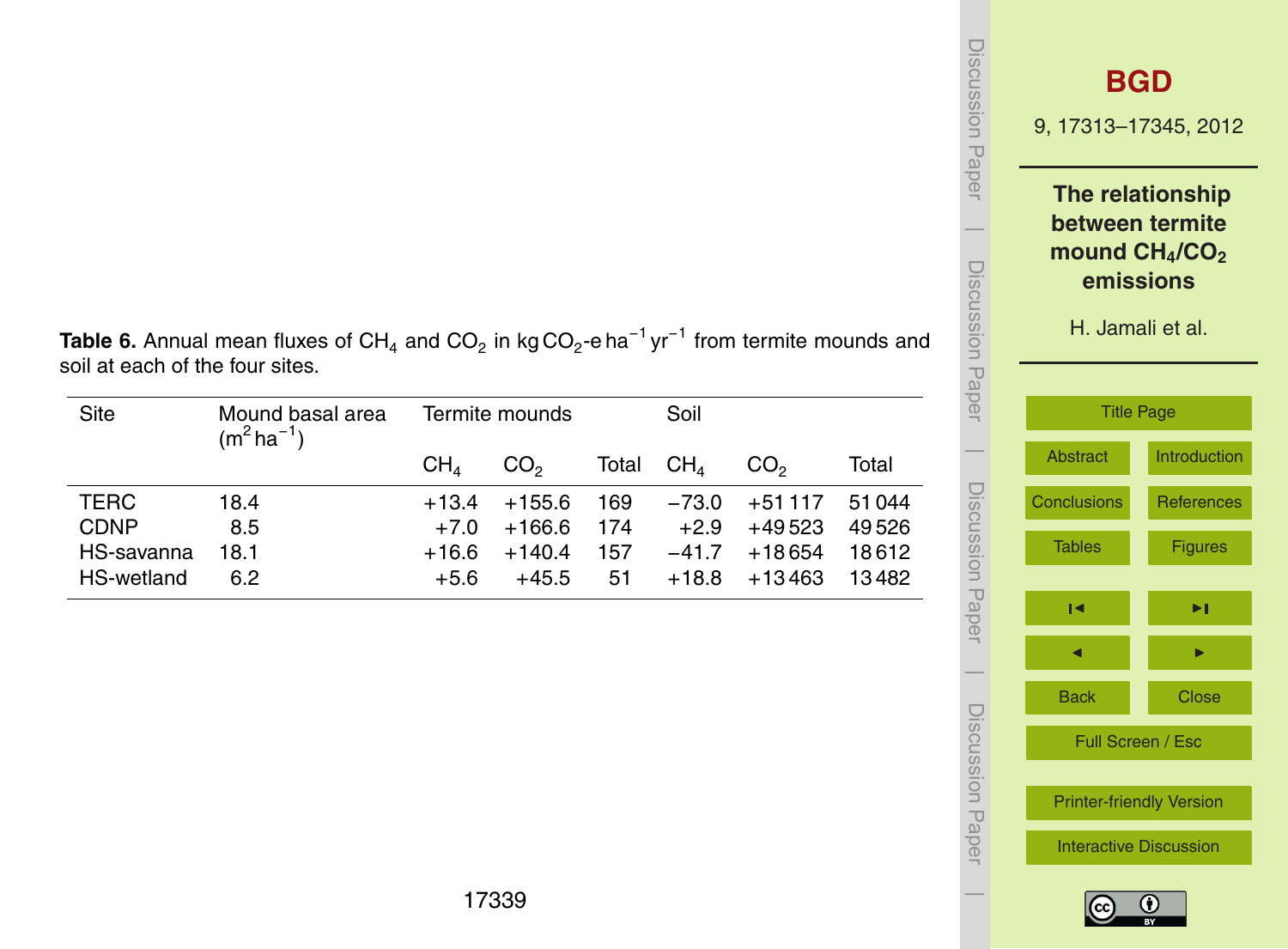<span id="page-27-0"></span>![](_page_27_Figure_0.jpeg)

![](_page_27_Figure_1.jpeg)

![](_page_27_Figure_2.jpeg)

![](_page_27_Picture_3.jpeg)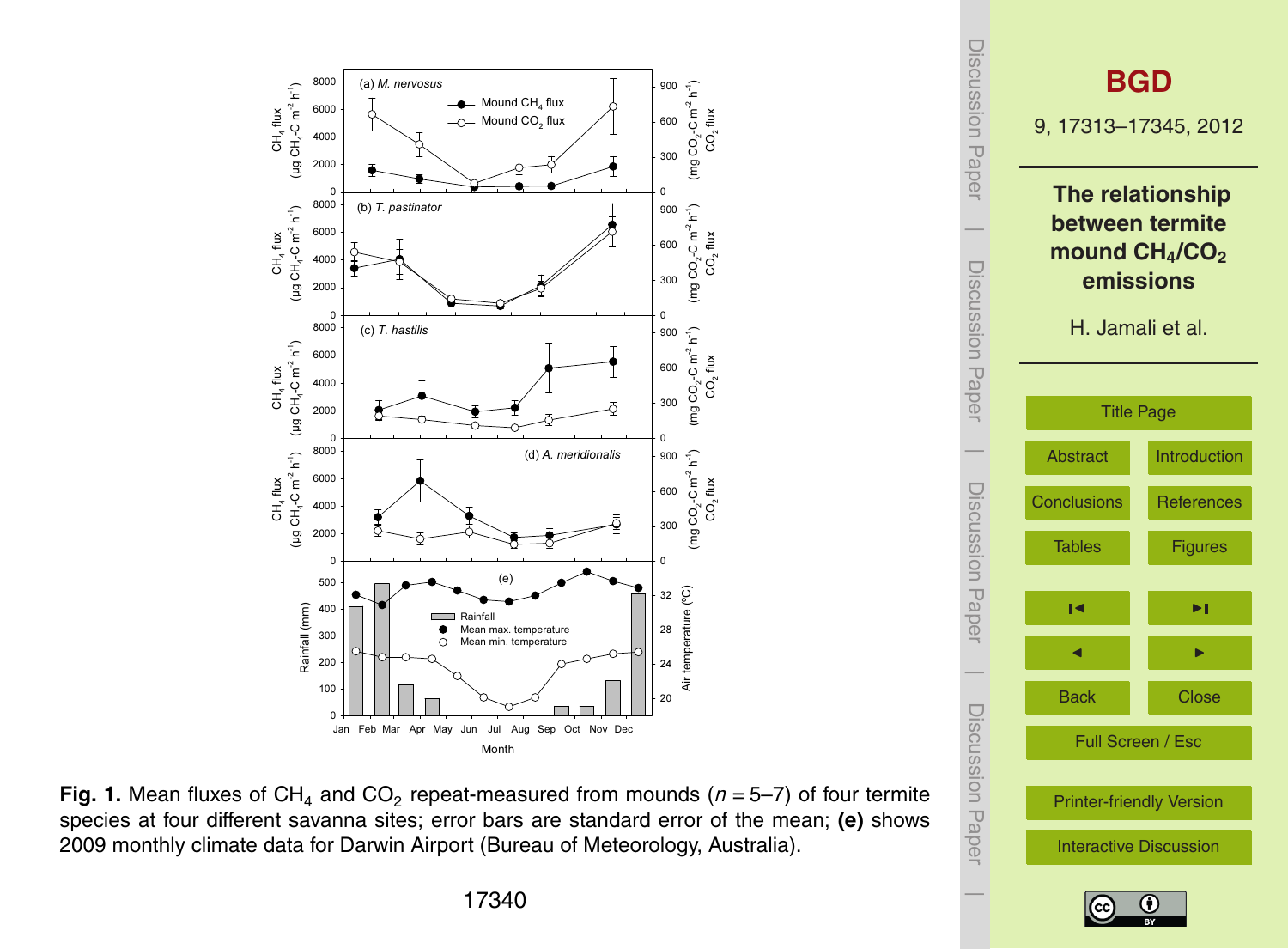![](_page_28_Figure_0.jpeg)

![](_page_28_Figure_1.jpeg)

![](_page_28_Figure_2.jpeg)

![](_page_28_Picture_3.jpeg)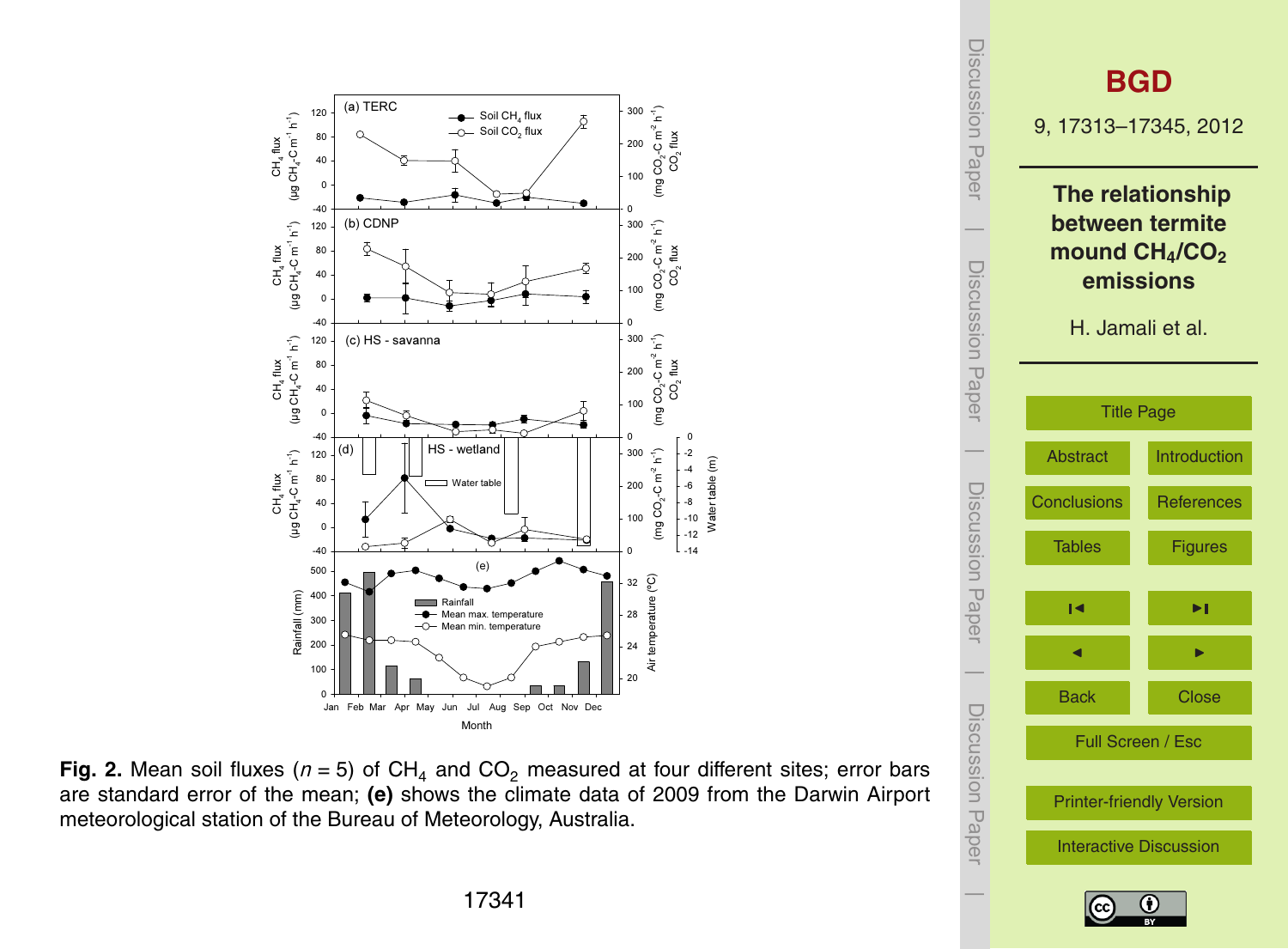![](_page_29_Figure_0.jpeg)

Fig. 3. Simple linear regression analysis between  $\textsf{CH}_4$  and  $\textsf{CO}_2$  fluxes from the mounds of four termite species. Mann-Whitney U test showed that slope of *M. nervosus* mounds was significantly different from the mounds of *T. pastinator*  $p \le 0.01$ , *T. hastilis* ( $p \le 0.01$ ) and *A. meridionalis* ( $p \leq 0.01$ ).

![](_page_29_Figure_2.jpeg)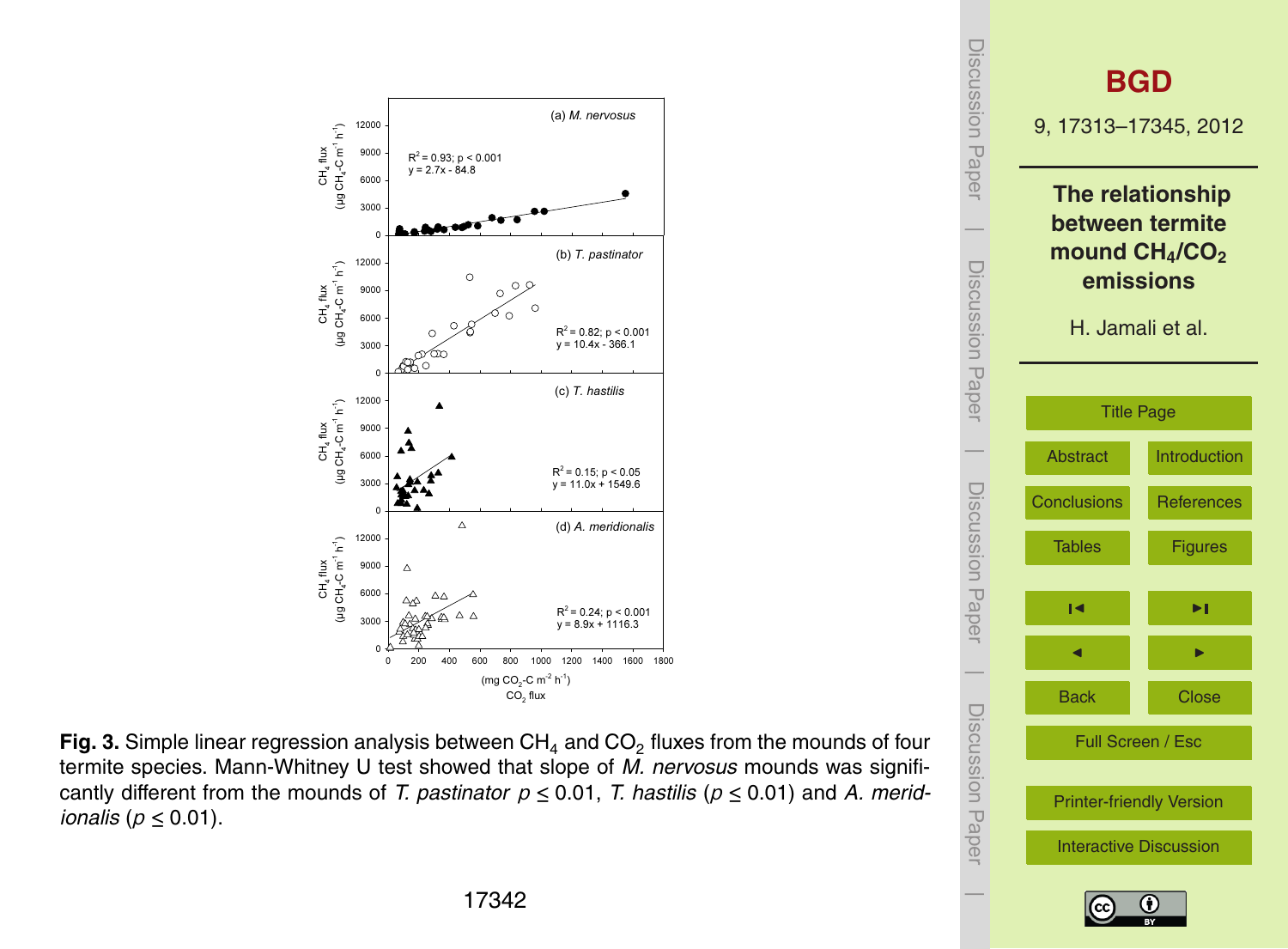![](_page_30_Figure_0.jpeg)

Fig. 4. Relationship of CH<sub>4</sub> and CO<sub>2</sub> internal mound concentrations with respective CH<sub>4</sub> and  $CO<sub>2</sub>$  mound fluxes.

![](_page_30_Figure_2.jpeg)

![](_page_30_Picture_3.jpeg)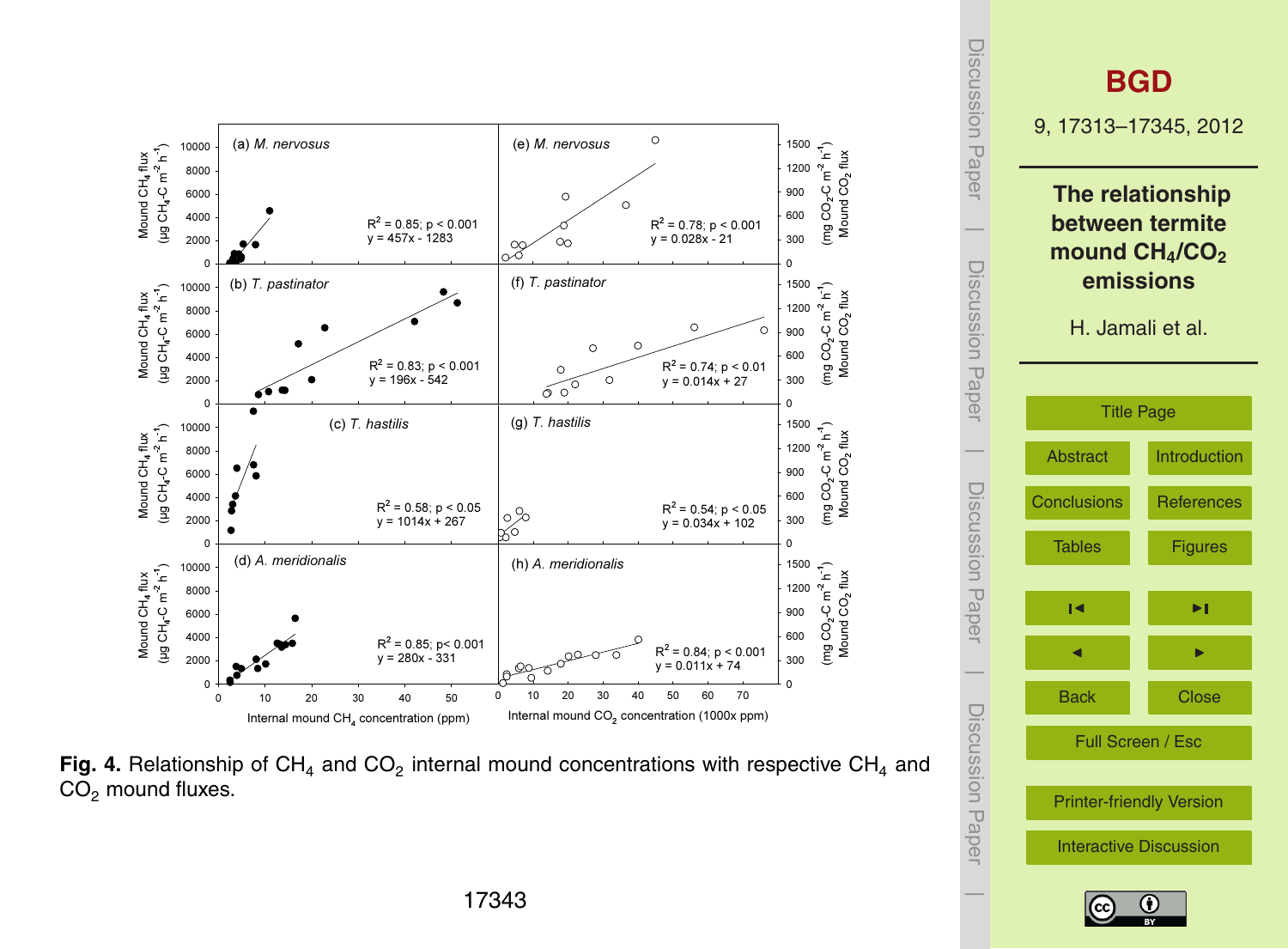![](_page_31_Figure_0.jpeg)

**Fig. 5.** Relationship of mound CH<sub>4</sub> flux and CO<sub>2</sub> concentration inside mound.

![](_page_31_Figure_2.jpeg)

![](_page_31_Picture_3.jpeg)